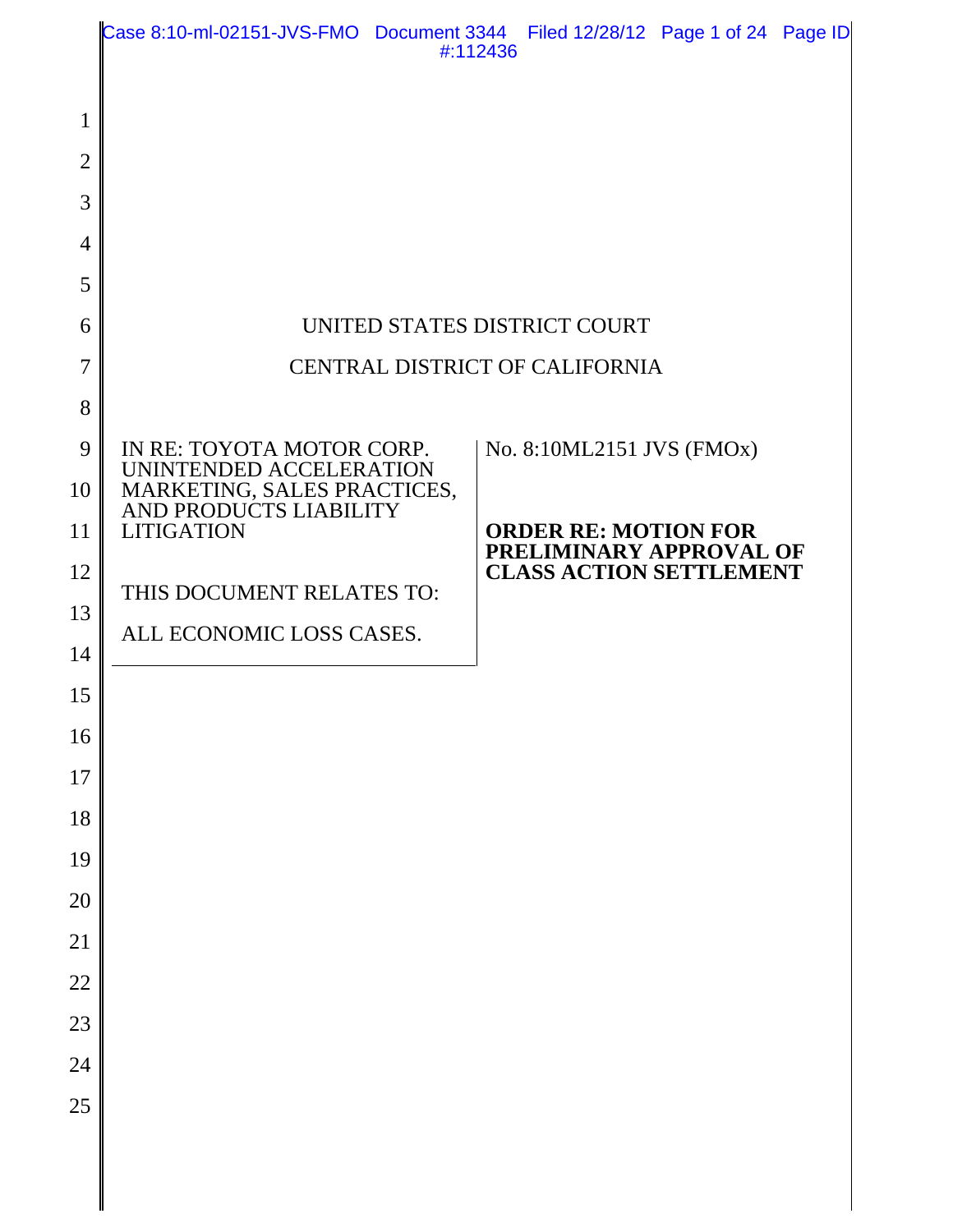#### Case 8:10-ml-02151-JVS-FMO Document 3344 Filed 12/28/12 Page 2 of 24 Page ID #:112437

1 2 3 4 To more fully articulate the bases for its ruling, the Court issues this Order in addition to the concurrently filed Order Granting Preliminary Approval of Class Settlement, Provisionally Certifying Settlement Class, Directing Notice to the Class and Scheduling Fairness Hearing.<sup>1</sup>

6 7 8 9 10 11 12 13 Named Plaintiffs identified in the Third Amended Economic Loss Cases Master Consolidated Complaint, on behalf of themselves and others similarly situated (collectively, "Plaintiffs") apply by Ex Parte Application ("Application") for preliminary approval of a proposed class action settlement. (Docket No 3342.) Plaintiffs represent that their Application is unopposed. For the following reasons, Plaintiffs' Application is granted, and the Court hereby provisionally certifies a national settlement class and grants preliminary approval of the proposed settlement.

14

5

#### 15 I. Background

16

17 18 19 20 21 22 23 This action arises out of Plaintiffs' purchase or lease of vehicles designed, manufactured, distributed, marketed and sold by Defendants Toyota Motor Corporation dba Toyota Motor North America, Inc. ("TMC"), and its subsidiary, Toyota Motor Sales, U.S.A., Inc. ("TMS") (collectively, "Toyota" or "Defendants"). At issue are various makes and models of Toyota, Lexus, and Scion vehicles ("Subject Vehicles") equipped with an Electronic Throttle Control System ("ETCS").  $(Ex. 10.)^2$  Plaintiffs allege, and Defendants deny, that a defect

<sup>25</sup> <sup>1</sup>  $<sup>1</sup>$  The concurrently filed Order is the Plaintiffs' Proposed Order (Docket No.</sup> 3342-1 at 151-165), with the Court's minor edits.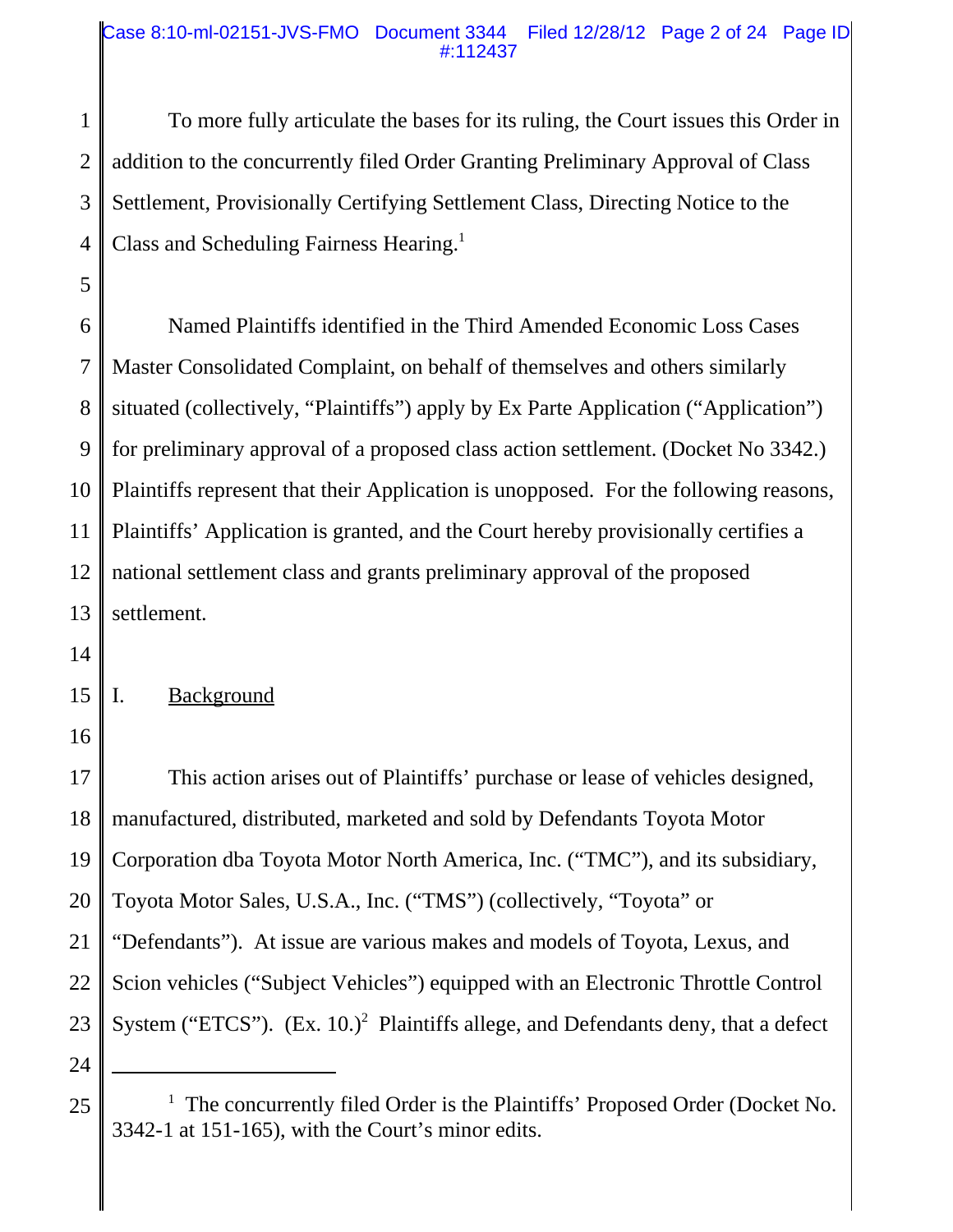#### Case 8:10-ml-02151-JVS-FMO Document 3344 Filed 12/28/12 Page 3 of 24 Page ID #:112438

1 2 3 4 or defects in the Subject Vehicles make them susceptible to incidents of sudden, unintended acceleration ("SUA"). A putative class of Plaintiffs seeks damages for diminution in the market value of their vehicles in light of alleged defects in those vehicles.

5

6 7 8 9 After extensive fact and expert discovery and substantial motions practice by the parties, the parties seek approval of a proposed Settlement Agreement on behalf of the class. On an expedited basis, the parties seek (and the Court herein grants) preliminary approval of the proposed settlement.

10

11

# II. Class Certification for Purposes of Settlement

12

16

20

13 14 15 Subject to exclusion of certain persons affiliated with or employed by Toyota, the parties' counsel, and the Court, $3$  the parties request that the Court provisionally certify the following Settlement Class:

17 18 19 [A]ll persons, entities or organizations who, at any time as of or before the entry of the Preliminary Approval Order, own or owned, purchase(d), lease(d) and/or

#### 24 <sup>3</sup> Also excluded are certain family members of such persons. (Settlement Agreement § I(13) (defining "class").)

<sup>21</sup> 22 23  $2$  All citations to exhibits refer to exhibits attached to the present Application. The Settlement Agreement is an unenumerated Exhibit to the present Application, and it is therefore referred to as the "Settlement Agreement." (See Docket No. 3342-1 at 1-56.)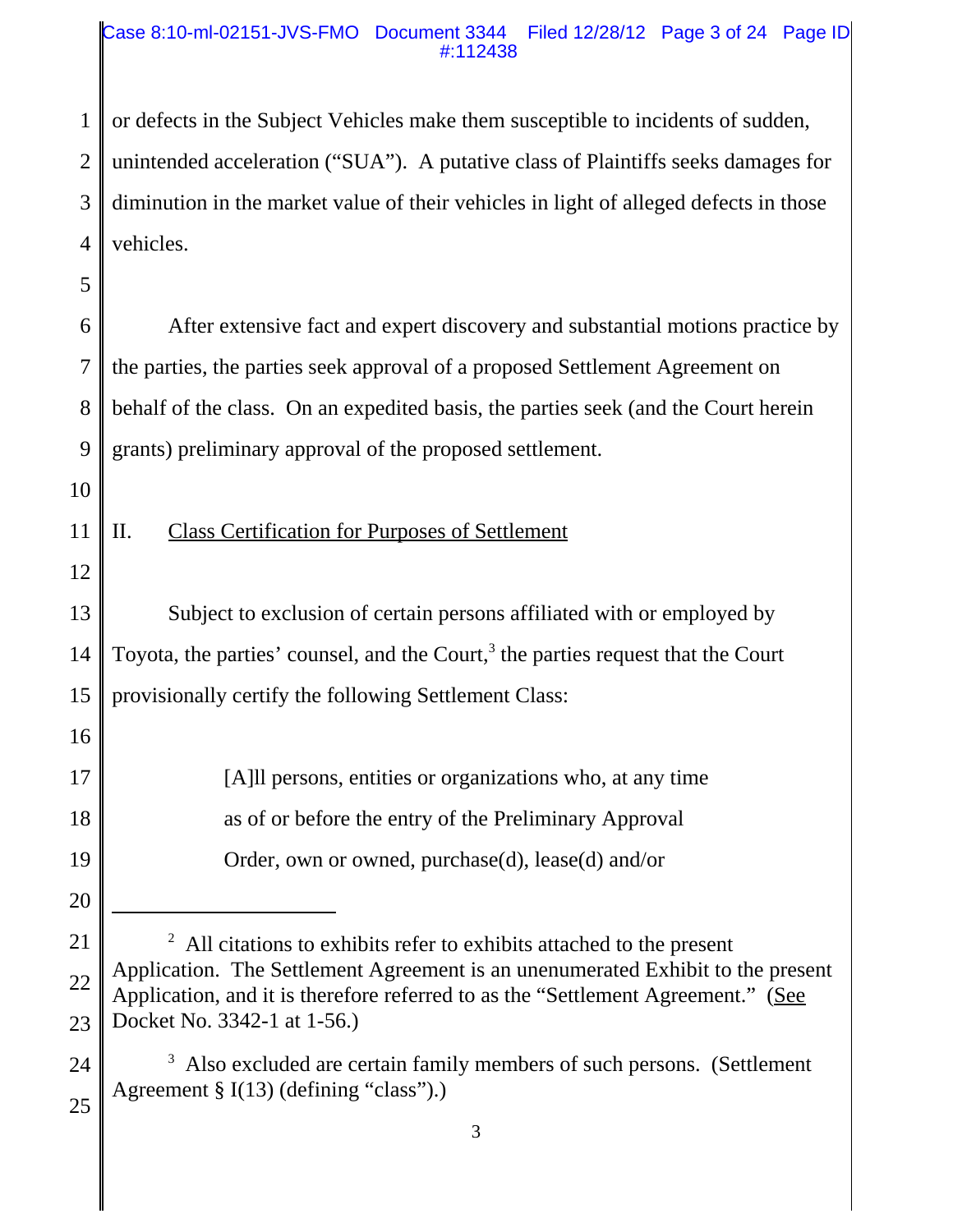| 1              | insure(d) the residual value, as a Residual Value Insurer,                                                                                                |  |  |
|----------------|-----------------------------------------------------------------------------------------------------------------------------------------------------------|--|--|
| $\overline{2}$ | of all Subject Vehicles equipped or installed with an                                                                                                     |  |  |
| 3              | ETCS (as listed in Exhibit 10) distributed for sale or                                                                                                    |  |  |
| 4              | lease in any of the fifty States, the District of Columbia,                                                                                               |  |  |
| 5              | Puerto Rico and all other United States territories and/or                                                                                                |  |  |
| 6              | possessions.                                                                                                                                              |  |  |
| 7              |                                                                                                                                                           |  |  |
| 8              | (Settlement Agreement § I(13) (defining "class").)                                                                                                        |  |  |
| 9              |                                                                                                                                                           |  |  |
| 10             | The Court may certify a settlement class only if all four prerequisites of Rule                                                                           |  |  |
| 11             | 23(a) of the Federal Rule of Civil Procedure and the requirements of at least one                                                                         |  |  |
| 12             | subsection of Rule 23(b) are met.                                                                                                                         |  |  |
| 13             |                                                                                                                                                           |  |  |
| 14             | <u>Rule 23(a) Prerequisites</u> <sup>4</sup><br>A.                                                                                                        |  |  |
| 15             |                                                                                                                                                           |  |  |
| 16             | The Rule $23(a)$ prerequisites are:                                                                                                                       |  |  |
| 17             |                                                                                                                                                           |  |  |
| 18             | (1) the class is so numerous that joinder of all members is impracticable;                                                                                |  |  |
| 19             | $(2)$ there are questions of law or fact common to the class; (3) the claims                                                                              |  |  |
| 20             | or defenses of the representative parties are typical of the claims or                                                                                    |  |  |
| 21             |                                                                                                                                                           |  |  |
| 22             |                                                                                                                                                           |  |  |
| 23             | Separately, the Court also finds that the class meets the ascertainability<br>requirement developed in the case law. Parkinson v. Hyundai Motor American, |  |  |
| 24             | 258 F.R.D. 580, 594 (C.D. Cal. 2008); Evans v. IAC/Interactive Corp., 244 F.R.D.                                                                          |  |  |

<sup>568, 574 (</sup>C.D. Cal. 2007).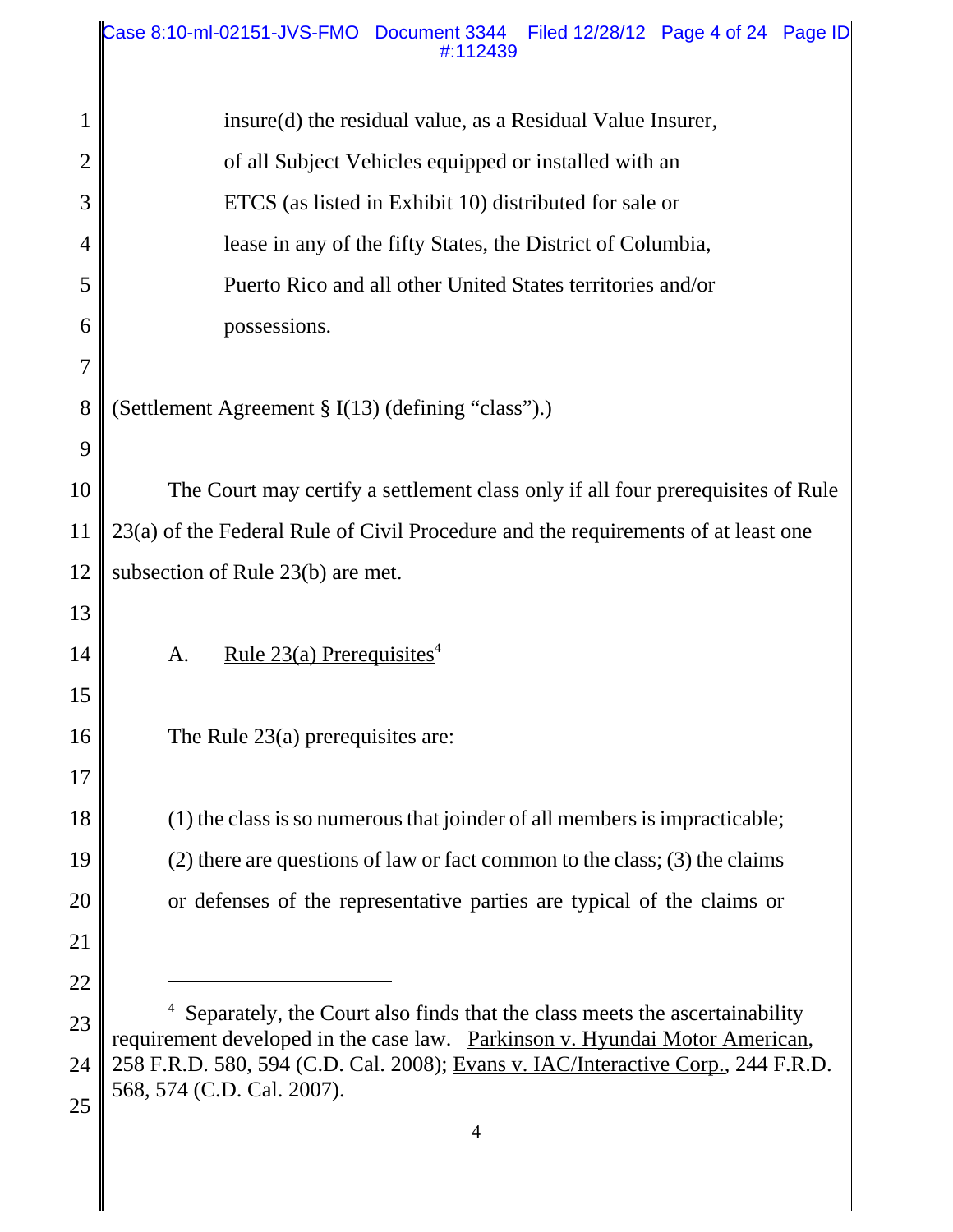#### Case 8:10-ml-02151-JVS-FMO Document 3344 Filed 12/28/12 Page 5 of 24 Page ID #:112440

defenses of the class; and (4) the representative parties will fairly and adequately protect the interests of the class.

4 5 6 7 8 Fed. R. Civ. P. 23(a). If these prerequisites are satisfied, a class action may be maintained if the Court finds that the questions of law or fact common to class members predominate over any questions affecting only individual members, and that a class action is superior to other available methods for fairly and efficiently adjudicating the controversy. Fed. R. Civ. P. 23(b)(3).

9

10

11

1

2

3

1. Numerosity

12 13 14 15 16 17 18 19 Rule 23(a)(1) requires that "the class [be] so numerous that joinder of all members is impracticable." Fed. R. Civ. P. 23(a)(1). The numerosity requirement demands examination of the specific facts of each case and imposes no absolute limitations. General Tel. Co. of the Northwest, Inc. v. EEOC, 446 U.S. 318, 330 (1980). Nevertheless, Plaintiffs must show some evidence of or reasonably estimate the number of class members. Schwartz v. Upper Deck Co., 183 F.R.D. 672, 681 (S.D. Cal. 1999). Here, the parties estimate that the settlement class is comprised of more than 16 million members. (See, e.g.,  $\S II(A)(5)$ .)<sup>5</sup>

- 20
- 21
- 22

23

24

On this record, the numerosity requirement is satisfied.

<sup>&</sup>lt;sup>5</sup> Otherwise undesignated paragraph citations are to the parties' proposed Settlement Agreement.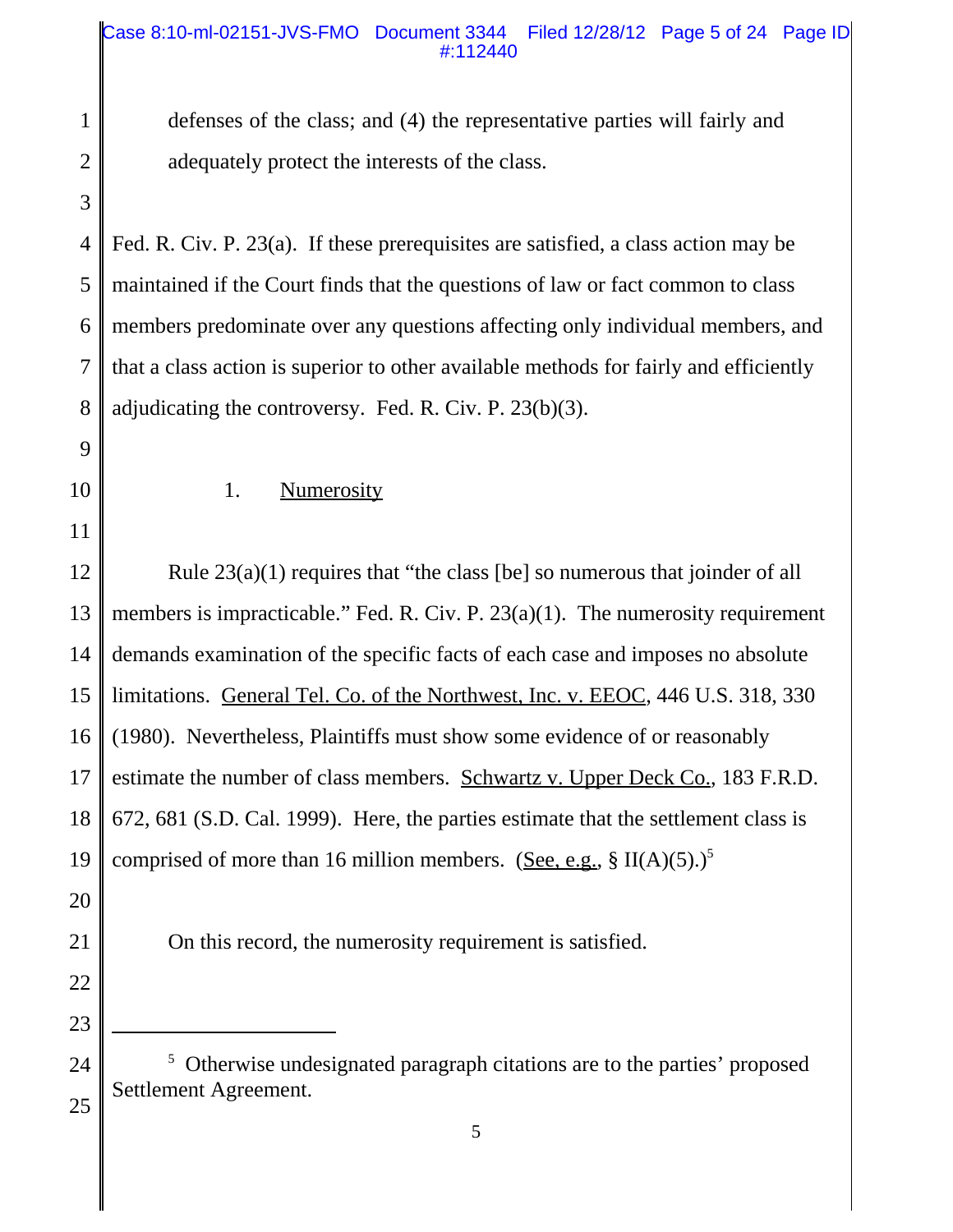#### 2. Commonality

2

3

4

5

6

7

8

9

10

11

1

Rule 23(a)(2) requires questions of law or fact common to the class. Fed. R. Civ. P. 23(a)(2). This requirement is permissively construed. Hanlon v. Chrysler Corp., 150 F.3d 1011, 1019 (9th Cir. 1998). "The existence of shared legal issues with divergent factual predicates is sufficient, as is a common core of salient facts coupled with disparate legal remedies . . . ." Id. Nevertheless, a common question "must be of such a nature that it is capable of classwide resolution — which means that the determination of its truth or falsity will resolve an issue that is central to the validity of each of the claims in one stroke." Wal-Mart Stores, Inc. v. Dukes, 131 S. Ct. 2541, 2551 (2011).

12

13 14 15 16 Here, the commonality requirement is satisfied. The class members' claims all arise from allegations regarding a common defect. Moreover, the class members' claims derive from similar or identical warranties and are based on common advertisements and representations regarding their vehicles.

17

18

19

3. Typicality

20 21 22 23 24 Rule 23(a)(3) requires that "the claims or defenses of the representative parties are typical of the claims or defenses of the class." Fed. R. Civ. P. 23(a)(3). "Under the rule's permissive standards, "representative claims are 'typical' if they are reasonably co-extensive with those of absent class members; they need not be substantially identical." Hanlon, 150 F.3d at 1020. The danger against which this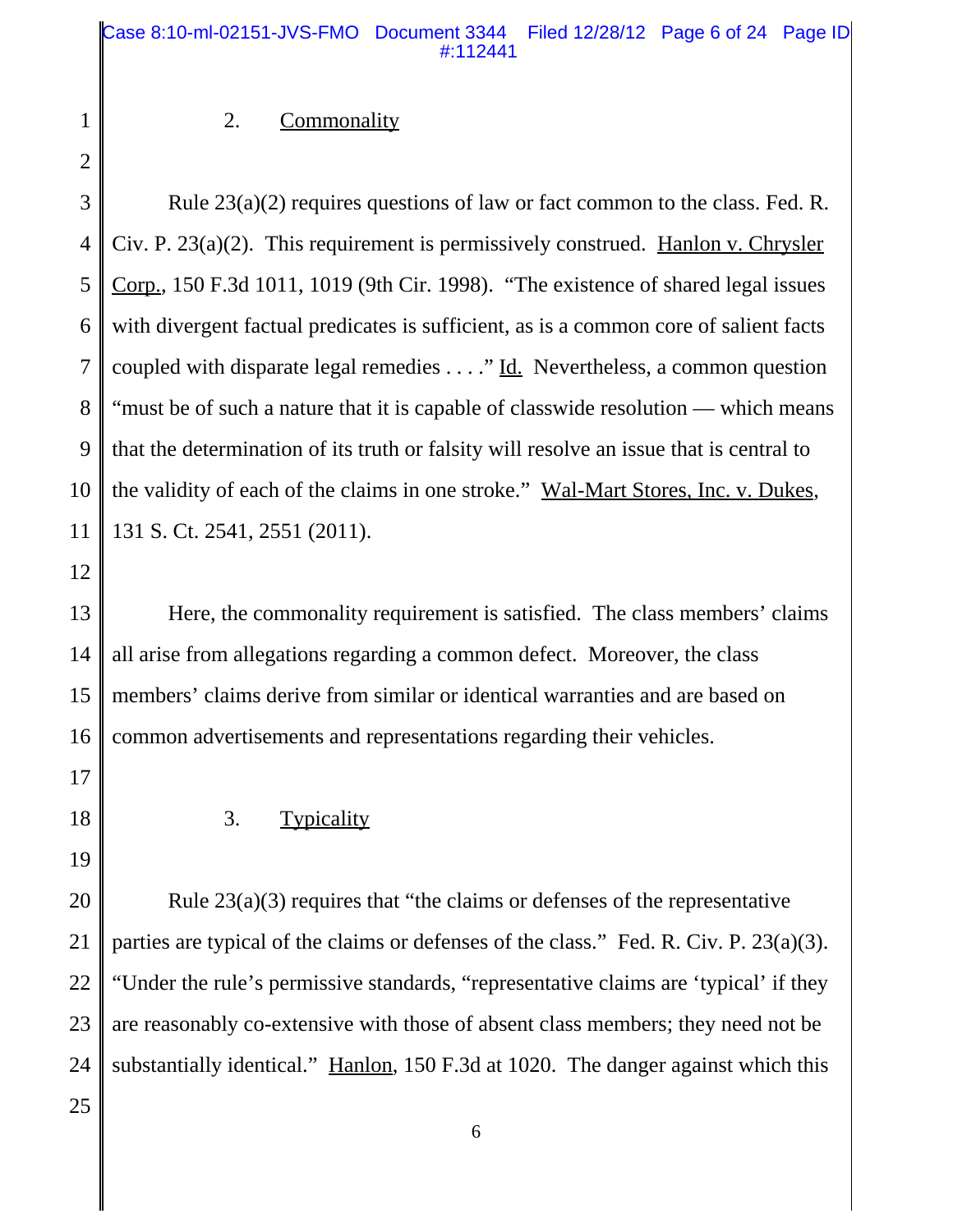#### Case 8:10-ml-02151-JVS-FMO Document 3344 Filed 12/28/12 Page 7 of 24 Page ID #:112442

1 2 3 4 5 6 7 requirement is meant to guard is whether "absent class members will suffer if their representative is preoccupied with defenses unique to it." Ellis v. Costco Wholesale Corp., 657 F.3d 970, 984 (9th Cir. 2011). To meet the typicality requirement, Plaintiffs must show that: (1) "other members have the same or similar injury"; (2) "the action is based on conduct which is not unique to the named plaintiffs"; and (3) "other class members have been injured by the same course of conduct." Id.

8

9 10 11 Here, all the class members allege they have suffered the same injuries based on a common course of Toyota's conduct. The Class Representatives' claims are thus typical of the class.

- 12
- 13 14

#### 4. Fair and Adequate Representation

15 16 17 18 19 20 21 22 23 Rule 23(a)(4) requires that the representative party "fairly and adequately protect the interests of the class." Fed. R. Civ. P. 23(a)(4). "This requirement is grounded in constitutional due process concerns: 'absent class members must be afforded adequate representation before entry of a judgment which binds them.'" Evans, 244 F.R.D. at 578 (quoting Hanlon, 150 F.3d at 1020). Representation is fair and adequate if (1) the named plaintiff and his counsel are able to prosecute the action vigorously and (2) the named plaintiff does not have conflicting interests with the unnamed class members. Lerwill v. Inflight Motion Pictures, Inc., 582 F.2d 507, 512 (9th Cir. 1978).

- 24
- 25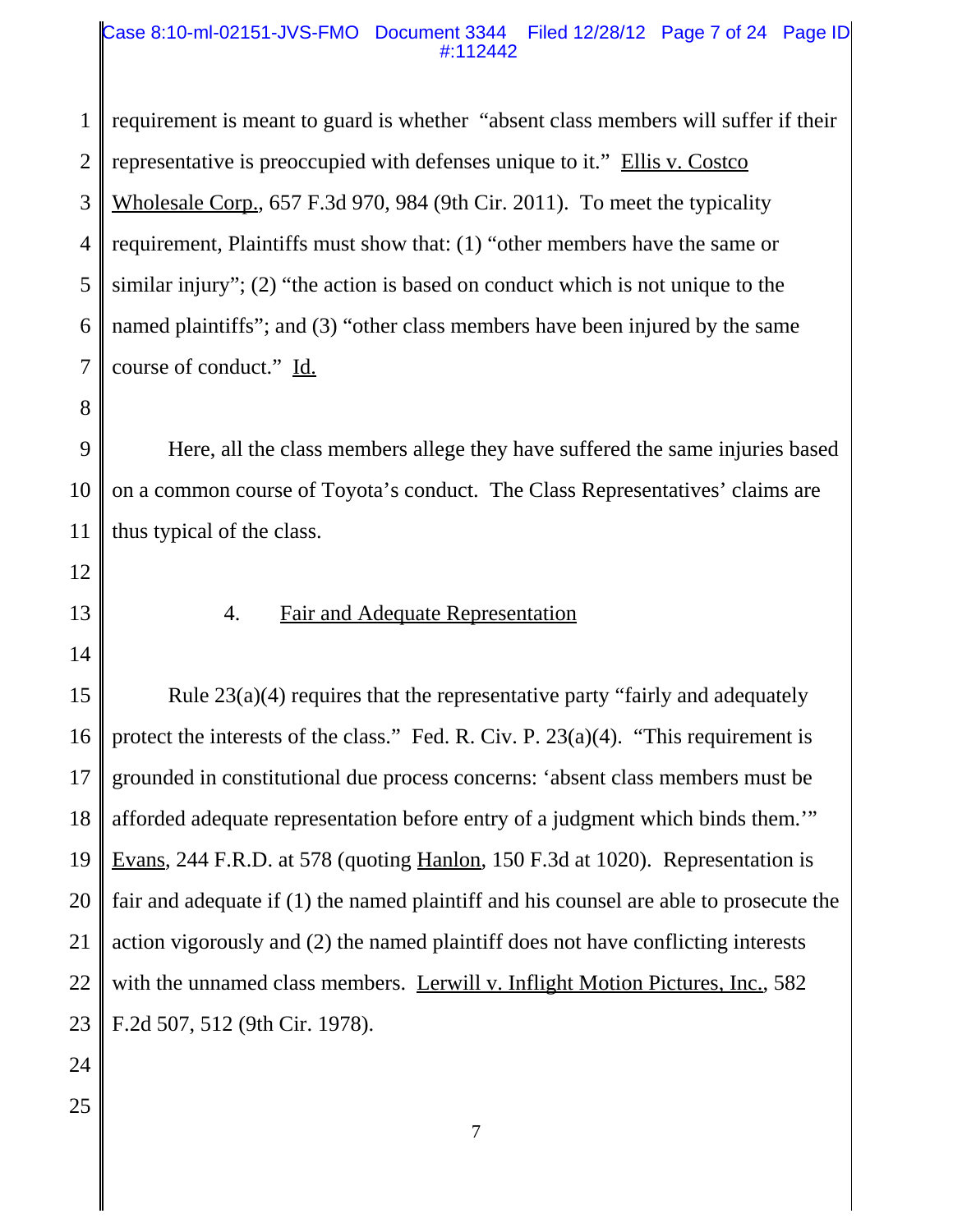#### Case 8:10-ml-02151-JVS-FMO Document 3344 Filed 12/28/12 Page 8 of 24 Page ID #:112443

1 2 3 4 The Court is satisfied that the representation is fair and adequate. On the present record, the Court can discern no conflict of interest between the Class Representatives and the class members. Class counsel have litigated the present class action on behalf of the class with competence and zeal.

6 7 8 9 Accordingly, the Court must consider whether the proposed Settlement Class falls within one of the subsections of Rule 23(b). Plaintiffs contend that the settlement class may be certified under (b)(3) of Rule 23. As set forth below, the Court agrees.

10

5

- 11
- B. Rule 23(b)(3)
- 12

13 14 15 16 17 18 Certification is appropriate under Rule 23(b)(3) when the Court finds (1) the questions of law or fact common to class members predominate over any questions affecting only individual members, and (2) that a class action is superior to other available methods for fairly and efficiently adjudicating the controversy. Fed. R. Civ. P. 23(b)(3). Rule 23(b)(3) focuses on the relationship between the common and individual issues. Hanlon, 150 F.3d at 1022.

19

20 21 22 23 When considering class certification for settlement purposes only, the Court "need not inquire whether the case, if tried, would present intractable management problems" under Rule 23(b)(3)(D). Amchem Prods., Inc. v. Windsor, 521 U.S. 591, 620 (1997).

- 24
- 25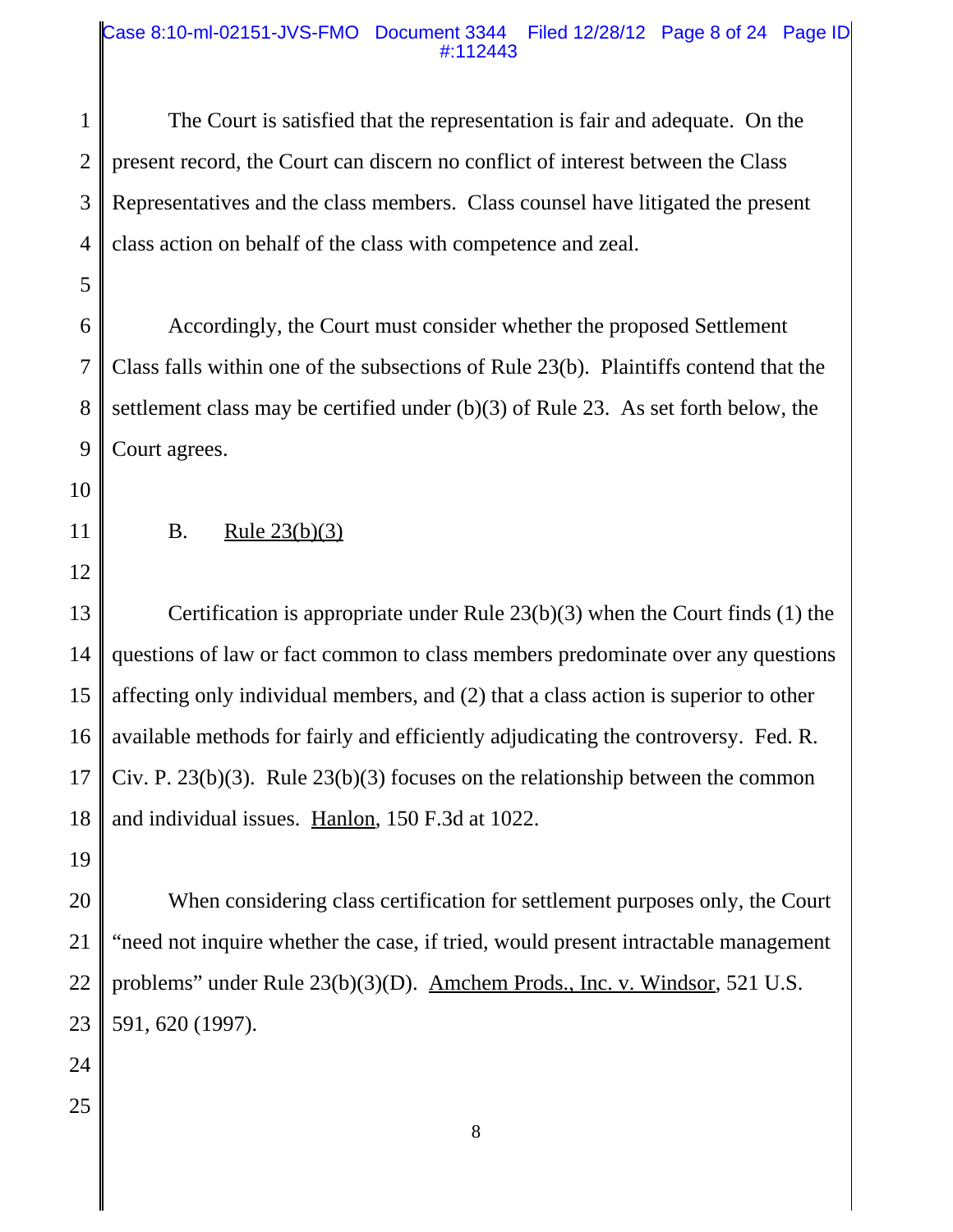1 2

#### a. The Predominance Inquiry

3 4 5 6 7 8 9 10 11 12 13 14 15 16 17 Relevant to the issue of predominance, Rule 23(b)(3) requires that "the court find. If that the questions of law or fact common to class members predominate over any questions affecting only individual members." Fed. R. Civ. P. 23(b)(3). The predominance inquiry tests whether proposed classes are sufficiently cohesive to warrant adjudication by representation. Amchem, 521 U.S. at 594. It "focuses on the relationship between the common and individual issues." Local Joint Executive Bd. of Culinary/Bartender Trust Fund v. Las Vegas Sands, Inc., 244 F.3d 1152, 1162 (9th Cir. 2001). Stated otherwise, "[w]hen common questions present a significant aspect of the case and they can be resolved for all members of the class in a single adjudication, there is clear justification for handling the dispute on a representative rather than on an individual basis." Hanlon, 150 F.3d at 1022. "Implicit in the satisfaction of the predominance test is the notion that the adjudication of common issues will help achieve judicial economy." Zinser v. Accufix Research Institute, Inc., 253 F.3d 1180, 1189 (9th Cir. 2001) (internal quotation marks and citation omitted).

18

19 20 21 22 23 The Court must rest its examination on the legal or factual questions of the individual class members. Hanlon, 150 F.3d at 1022. "To determine whether common issues predominate, this Court must first examine the substantive issues raised by Plaintiffs and second inquire into the proof relevant to each issue." Jimenez v. Domino's Pizza, Inc., 238 F.R.D. 241, 251 (C.D. Cal. 2006).

- 24
- 25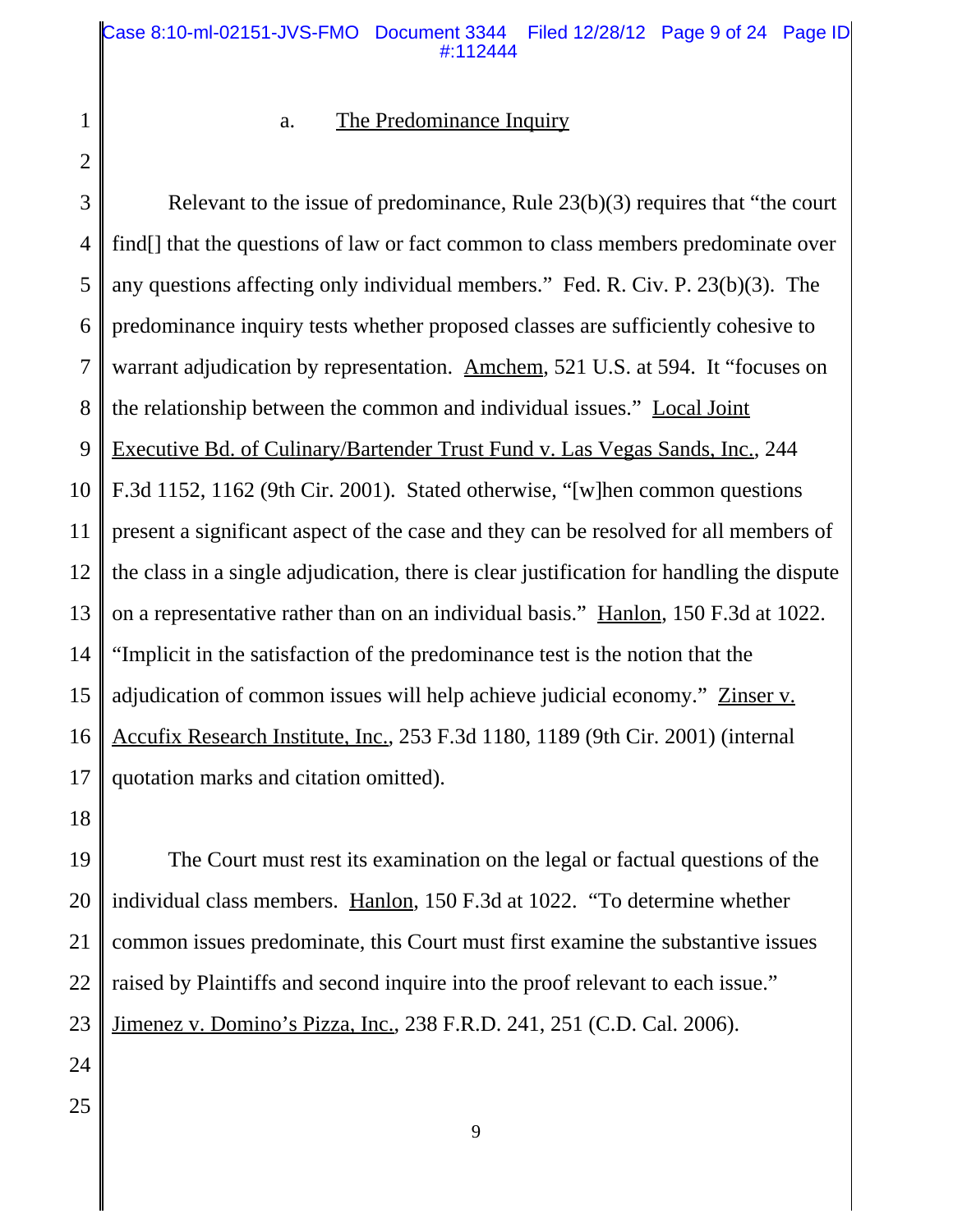#### Case 8:10-ml-02151-JVS-FMO Document 3344 Filed 12/28/12 Page 10 of 24 Page ID #:112445

1 2 3 4 5 6 7 "There is no definitive test for determining whether common issues predominate, however, in general, predominance is met when there exists generalized evidence which proves or disproves an [issue or] element on a simultaneous, class-wide basis, since such proof obviates the need to examine each class members' individual position." Galvan v. KDI Distrib., Inc, SACV 08-0999 JVS (ANx), 2011 WL 5116585, at \*8 (C.D. Cal. Oct. 25, 2011) (alteration in the original) (internal quotation marks and citation omitted).

9 10 11 12 13 Here, the common issue that predominates is whether the Subject Vehicles have a common defect or defects. The same evidence is relevant to all class members claims. Another common issue that predominates involves Toyota's representations regarding their vehicles, upon which many class claims are based.

The Court finds that the predominance requirement is met.

8

14

15

16

17

22

25

b. The Superiority Requirement

18 19 20 21 Relevant to the issue of superiority, Rule 23(b)(3) requires that " the court find[] ... that a class action is superior to other available methods for fairly and efficiently adjudicating the controversy." Fed. R. Civ. P. 23(b)(3). This requirement is broken down into non-exclusive factors that include:

- 23 24 "(A) the class members' interests in individually controlling the prosecution or defense of separate actions;
	- 10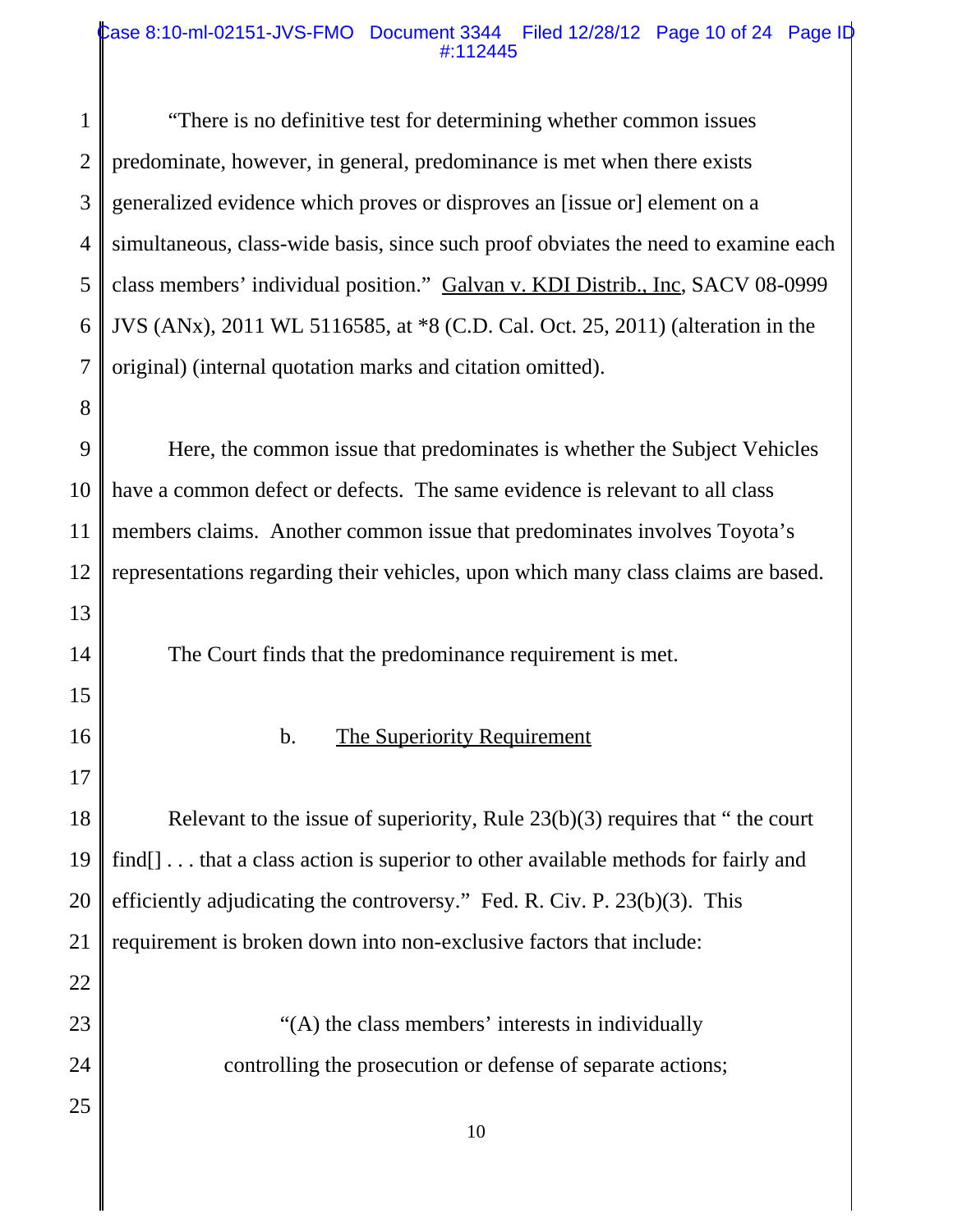2 3 4 5 (B) the extent and nature of any litigation concerning the controversy already begun by or against class members; (C) the desirability or undesirability of concentrating the litigation of the claims in the particular forum; and (D) the likely difficulties in managing a class action.

9 10 11 12 13 14 A class action is the superior method for managing litigation where common issues will reduce litigation costs and promote greater efficiency, and where no realistic alternative to class resolution exists. Valentino v. Carter-Wallace, Inc., 97 F.3d 1227, 1234-35 (9th Cir. 1996). This superiority inquiry requires a comparative evaluation of alternative mechanisms of dispute resolution. Hanlon, 150 F.3d at 1023.

15

1

6

7

8

16 17 18 19 Even where there is a common nucleus of fact regarding a defendant's conduct, "[i]f each class member has to litigate numerous and substantial separate issues to establish his or her right to recover individually, a class action is not 'superior.'" Zinser, 253 F.3d at 1192.

20

21 22 23 24 A consideration of the four factors clearly establishes the class action as a superior method of adjudication. Given the extreme complexity of proof as to the alleged defect, and given the relatively low value of recovery per Subject Vehicle in this action, the first and third factors favor class adjudication. There is little

Fed. R. Civ. P. 23(b)(3)(A)-(D).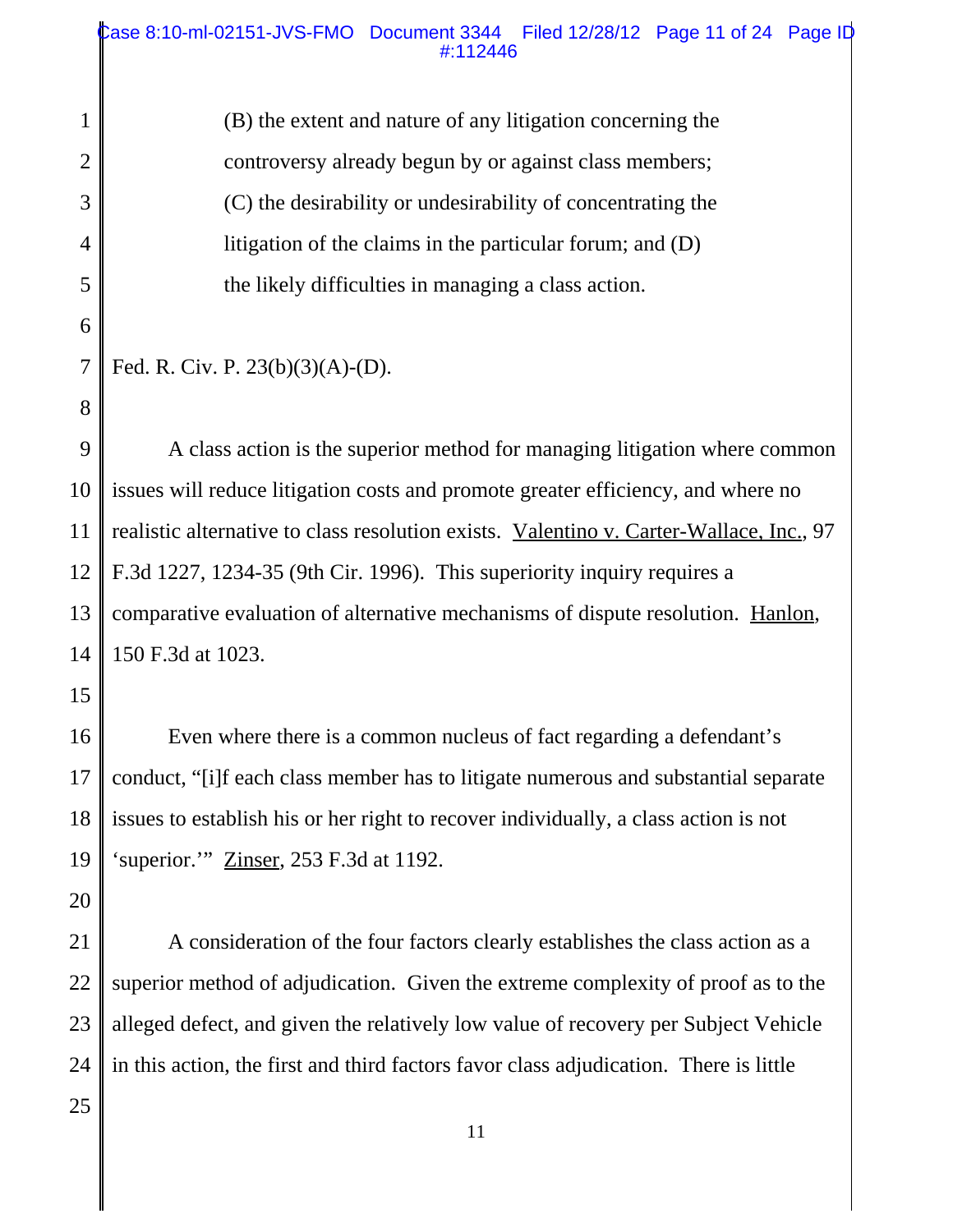#### Case 8:10-ml-02151-JVS-FMO Document 3344 Filed 12/28/12 Page 12 of 24 Page ID #:112447

1 2 incentive to generate the costly and time-consuming expert evidence needed to assert the claims at issue here in an individual action.

4 5 6 The second factor favors class adjudication because the litigation regarding the nationwide class claims have already been concentrated in the present multidistrict litigation.

8 9 10 11 12 13 14 15 16 17 18 19 20 21 22 The fourth factor essentially may be expressed as whether class adjudication is superior to the alternative, which in this case would be individual suits by the class members against Toyota. Class adjudication of this matter is clearly superior to the alternative consisting of millions of individual lawsuits. On this issue, the Court echoes the observations made by the Court in In re Napster, Inc. Copyright Litig., C MDL-00-1369 MHP, 2005 WL 1287611, at \*9 (N.D. Cal. June 1, 2005). There, the court noted the "logistical difficulties" in adjudicating class claims that numbered in the tens of thousands, but nevertheless correctly observed that "the case management problems that may arise upon certification of the class must be compared to the alternative method of adjudicating the parties' claims: that is, thousands of actions by individual class members." Id. Here, the Court is faced with class adjudication of millions of claims, and finds wisdom in the words of the In re Napster court that when contrasted to the alternative, "a class action is clearly the most efficient and in all likelihood the most equitable method for resolving the parties' dispute." Id.

23

3

7

24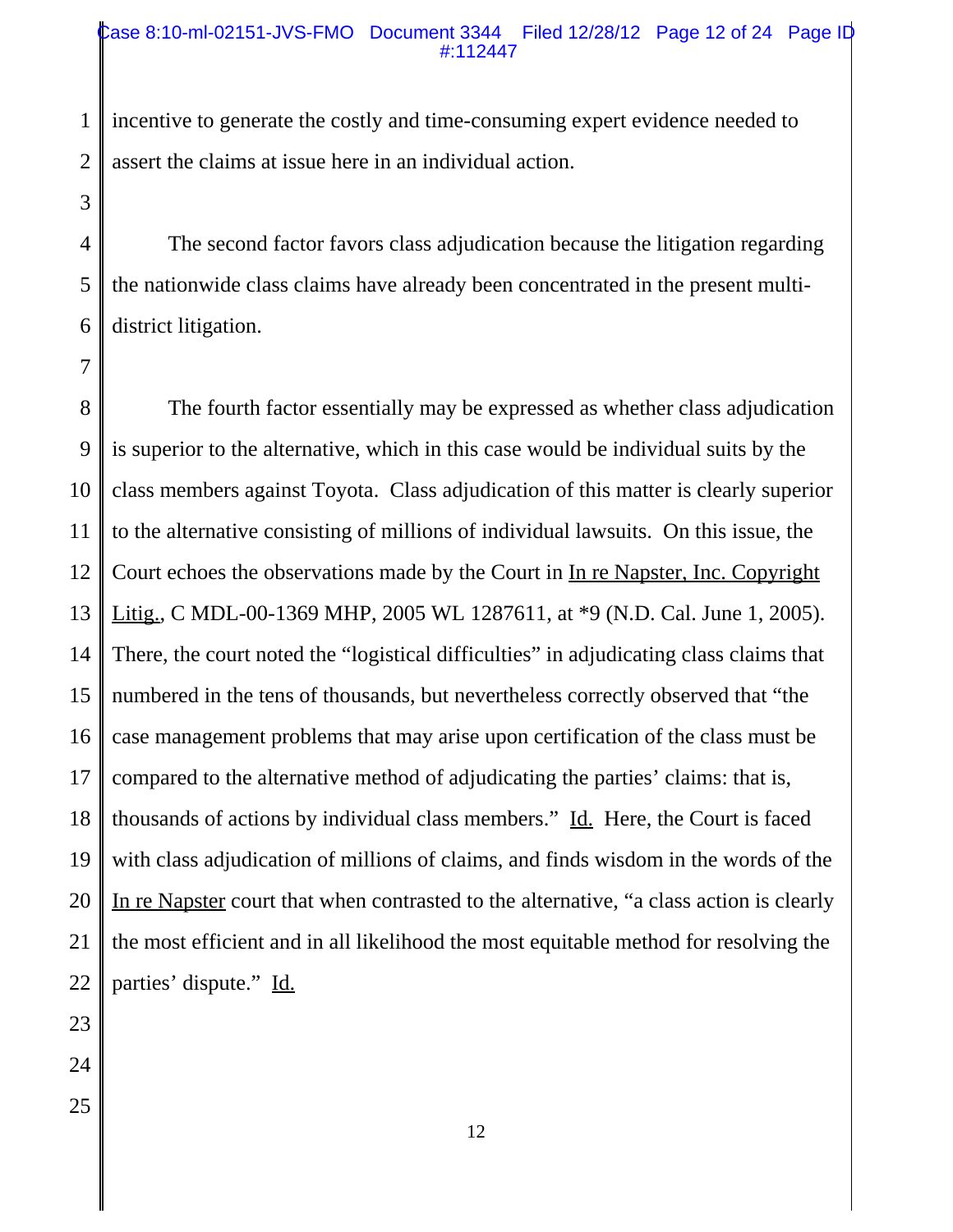#### Case 8:10-ml-02151-JVS-FMO Document 3344 Filed 12/28/12 Page 13 of 24 Page ID #:112448

1 2 3 The Court finds that the Rule 23(b)(3) conditions have been satisfied for the purposes of provision class certification. Accordingly, the Court provisionally certifies the Settlement Class.

III. Preliminary Approval of Class Action Settlement

A. Settlement Terms

9 10 11 12 13 14 The proposed Settlement consists of cash payments for claims based on diminution of value due to the alleged defects, installation of a brake-override system ("BOS") for certain eligible vehicles<sup>6</sup> and cash payment in lieu of such installation to the remaining Subject Vehicles, establishment by Toyota of a Customer Support Program, and establishment by Toyota of an Automobile Safety Research and Education Fund.

15

18

19

20

4

5

6

7

8

16 17 More specifically, a Qualified Settlement Fund (the "Fund") will be established for payments to class members in the amount of \$500 million.<sup>7</sup>

<sup>&</sup>lt;sup>6</sup> This subset of the Subject Vehicles is referred to as "BOS-Eligible Vehicles." (§ I(3) & Ex. 11 (list of BOS-Eligible Vehicles).)

<sup>21</sup> 22 23 24 25  $\frac{7}{7}$  The Settlement Agreement provides for allocation among the class members, for pro rata reductions in the event of a shortfall of funds, and for disposition of the remaining funds in the event of a surplus of funds.  $(\S \S \Pi(A)(2)(a)-(c) \& (4)(a)-(c))$ . Protocols for this allocation are set forth in the record. (Ex. 16.) Notably, allocation is expressed in percentage terms and varies among states based on the laws of those states. (Id.) Overall, at one end of the spectrum, receiving the largest cash payments, are class members in states that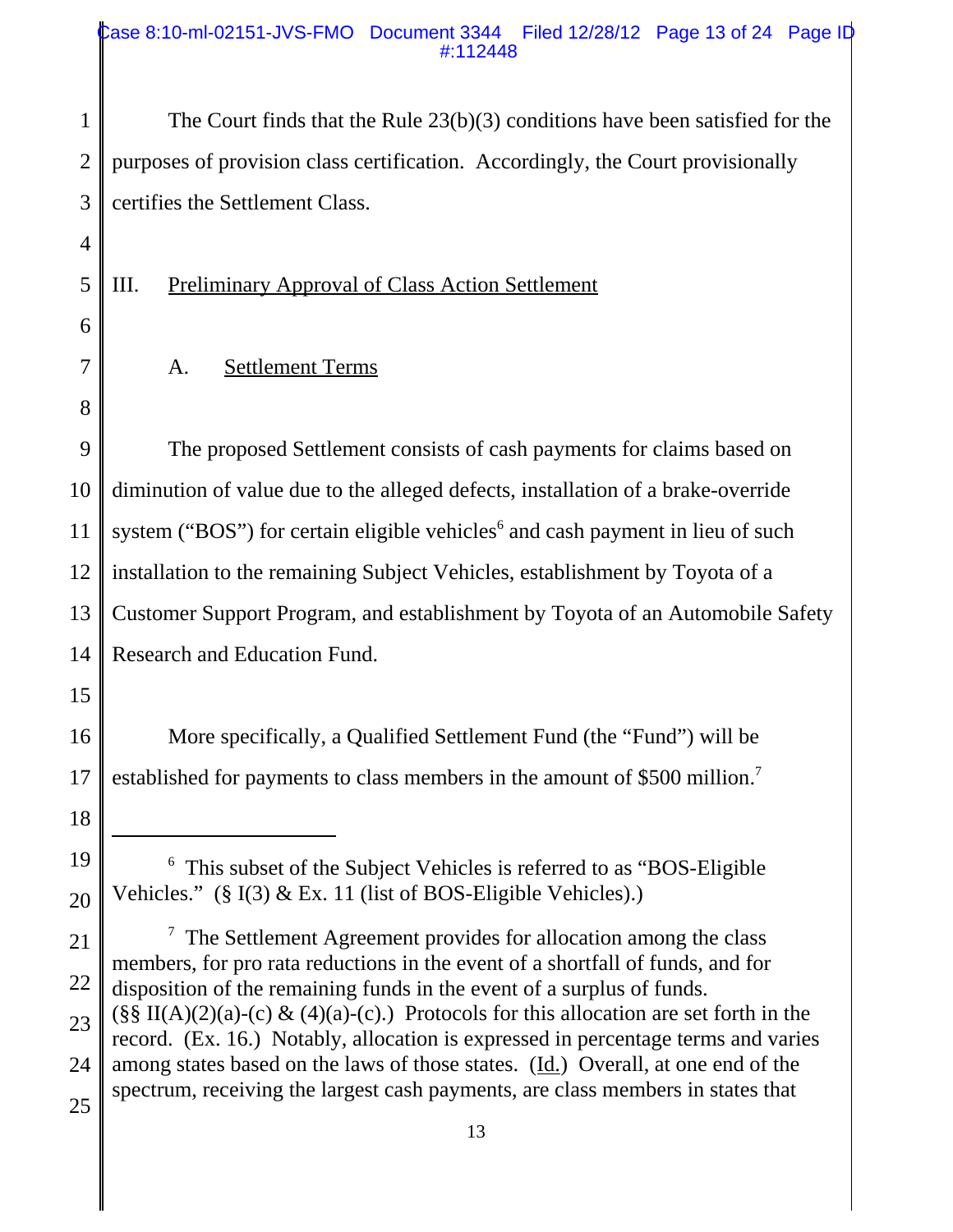#### Case 8:10-ml-02151-JVS-FMO Document 3344 Filed 12/28/12 Page 14 of 24 Page ID #:112449

1 2 3 4 5 6 7 8 9 10 11 12 13 14 15 16 17  $(\S\$  II(A)(1), (2) & (4).) This Fund first includes \$250 million allocated to cash payments for diminished value for class members who took certain actions in a sixteen-month period of time, from September 1, 2009, to December 31, 2010.  $(\S \Pi(A)(2))$ . These actions include sale by class members of a Subject Vehicle, return of a leased Subject Vehicle before lease termination, possession of a Subject Vehicle that was declared a total loss, or payment as a residual value insurer on a leased Subject Vehicle due to lease termination before the lease termination date. (Id.) Also included are class members who returned a leased Subject Vehicle before the lease termination date where that class member made a report to the National Highway Traffic and Safety Administration ("NHTSA") of alleged unintended acceleration.  $(\underline{Id})$  A plan for allocating these funds is to be made part of notice to the class. (§ II(A)(2)(a).) If the total calculated allocation will exhaust the Fund, payments to class members will be reduced pro rata.  $(\S \Pi(A)(2)(b))$ . If the Fund exceeds the total calculated allocation, the excess will be divided equally between satisfying costs of class administration and the Safety and Education Fund. Once all the costs are satisfied, then any remaining excess will be paid to the Safety and Education Fund.  $(\S \Pi(A)(2)(c))$ .

<sup>19</sup> 20 clearly do not require manifestation of a defect to support a defect claim. (Id.) At the other end of the spectrum are class members in states that clearly require defects to be manifested, who will receive the smallest cash payments (Id.) Class

<sup>21</sup> members in a state where the law is unclear as to this requirement will receive cash payments in between the two ends of the spectrum. (Id.)

<sup>22</sup> 23 In the allocation provisions, the Settlement Agreement clearly recognizes the central significance of the manifestation issue and its impact on the viability of the claims of class members. The issue of manifestation under the laws of two states,

<sup>24</sup> Florida and New York, is discussed at length in the Court's previous Order. (See Docket No. 2496 at 8-30.)

<sup>25</sup>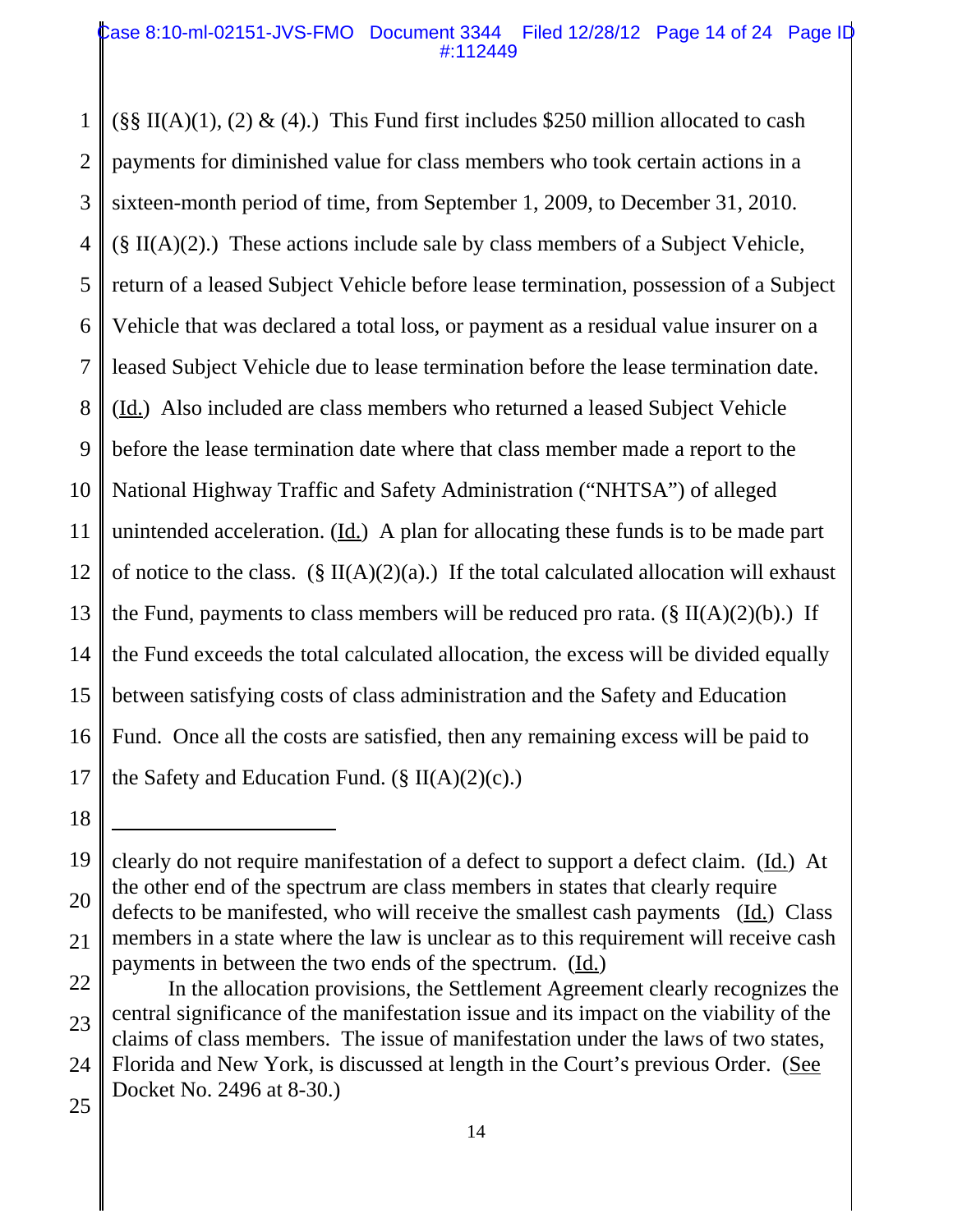#### Case 8:10-ml-02151-JVS-FMO Document 3344 Filed 12/28/12 Page 15 of 24 Page ID #:112450

1 2 3 4 5 Second, as part of the Settlement, approximately 2.7 million Subject Vehicles will have a BOS installed.<sup>8</sup> Class members who own Subject Vehicles not eligible for BOS installation will receive a cash payment in lieu of such installation, and an additional \$250 million contribution to the Fund will be made for this purpose.  $(\S \Pi(A)(4))$ 

7 Unlike many common-fund settlements, the face amount of \$500 million is not illusory: The full amount will be paid in one fashion or another.

10 11 12 Third, Toyota will implement a Customer Support Program to effectively provide a form of extended warranty coverage for repairs and adjustments to certain components of the Subject Vehicles for a number of years.<sup>9</sup> (§ II(A)(5).)

14 15 16 17 Finally, Toyota will contribute \$30 million to fund automobile safety research and education related to issues in the litigation.  $(\S \Pi(A)(6))$  "The fund" will be divided between university-based automobile/transportation research institutes and education/information programs for automobile drivers." (Id.)

6

8

9

13

<sup>18</sup> 19

<sup>20</sup> 21 <sup>8</sup> Toyota has previously offered installation of a brake-override system to another 3.2 million Subject Vehicles, and certain other Subject Vehicles already have a system that performs a similar function.  $(\S \Pi(A)(3))$ .

<sup>22</sup> 23 24 <sup>9</sup> The mileage and term limitations of the Customer Support Program are more fully described in the Long Form Notice.  $(Ex. 4 \S C(8)(d))$  "The covered parts are the (i) engine control module; (ii) cruise control switch; (iii) accelerator pedal assembly; (iv) stop lamp switch; and (v) throttle body assembly." (Id.)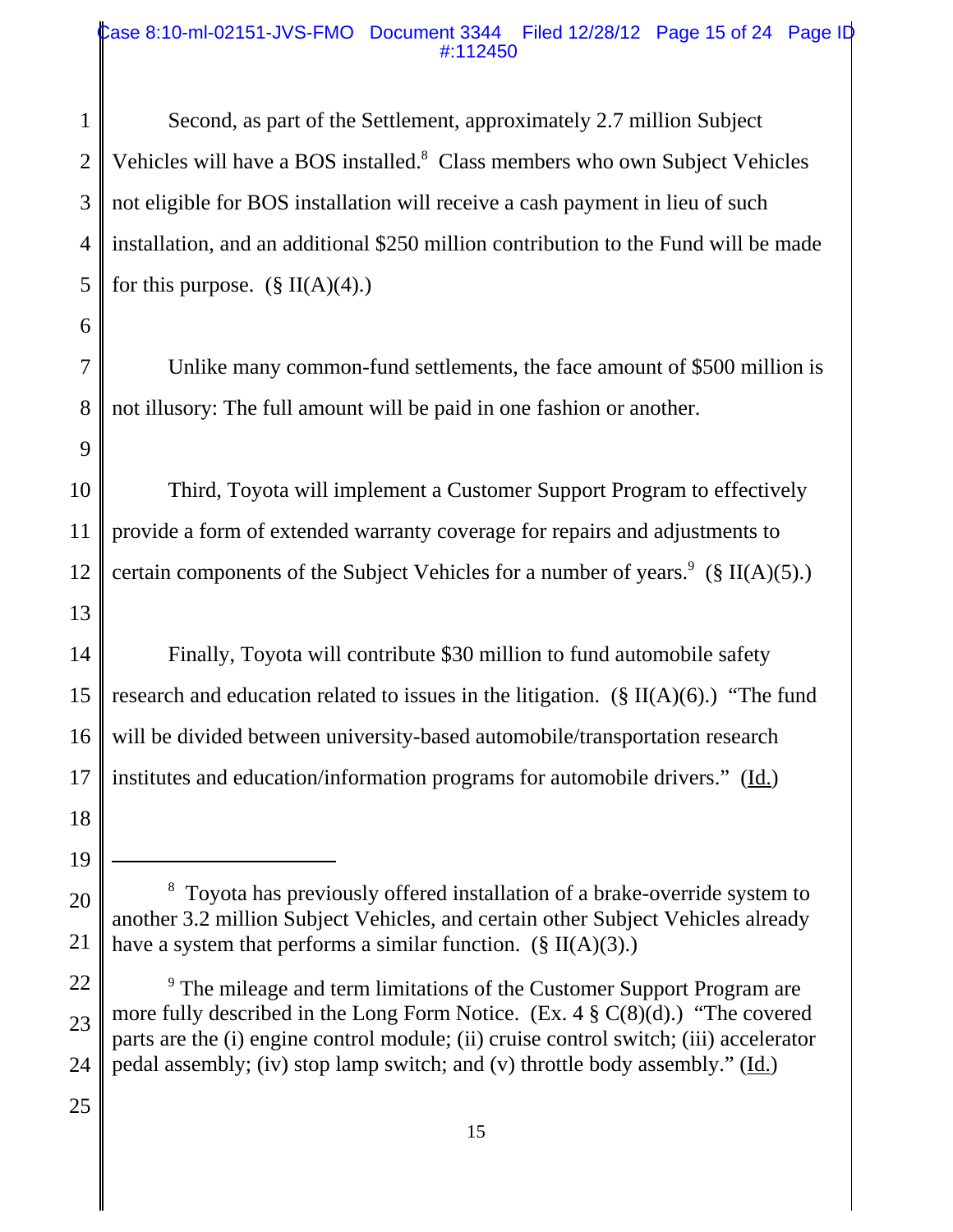2 3

7

1

#### B. Fair, Reasonable and Adequate to the Class

4 5 6 Rule 23(e) requires the district court to determine whether a proposed settlement is fundamentally "fair, adequate, and reasonable." Fed. R. Civ. P. 23(e)(2). Thus, the Court initially determines whether the proposed settlement seems fair on its face and is worth submitting to the class members.

8 9 10 11 12 13 14 15 To determine whether a settlement agreement meets this standard, a district court must "balance a number of factors[, including,] the strength of the plaintiffs' case; the risk, expense, complexity, and likely duration of further litigation; the risk of maintaining class action status throughout the trial; the amount offered in settlement; the extent of discovery completed and the stage of the proceedings; the experience and views of counsel; the presence of a governmental participant; and the reaction of the class members to the proposed settlement." Hanlon, 150 F.3d at 1026.

16

17 18 19 20 21 22 23 24 District courts must also be aware of the potential for negotiators and class representatives to be influenced by their own self interests rather than the interests of the class as a whole. Staton v. Boeing Co., 327 F.3d 938, 960 (9th Cir. 2003). Even so, the Court's role is "limited to the extent necessary to reach a reasoned judgment that the agreement is not the product of fraud or overreaching by, or collusion between, the negotiating parties, and that the settlement, taken as a whole, is fair, reasonable and adequate to all concerned." Officers for Justice v.

16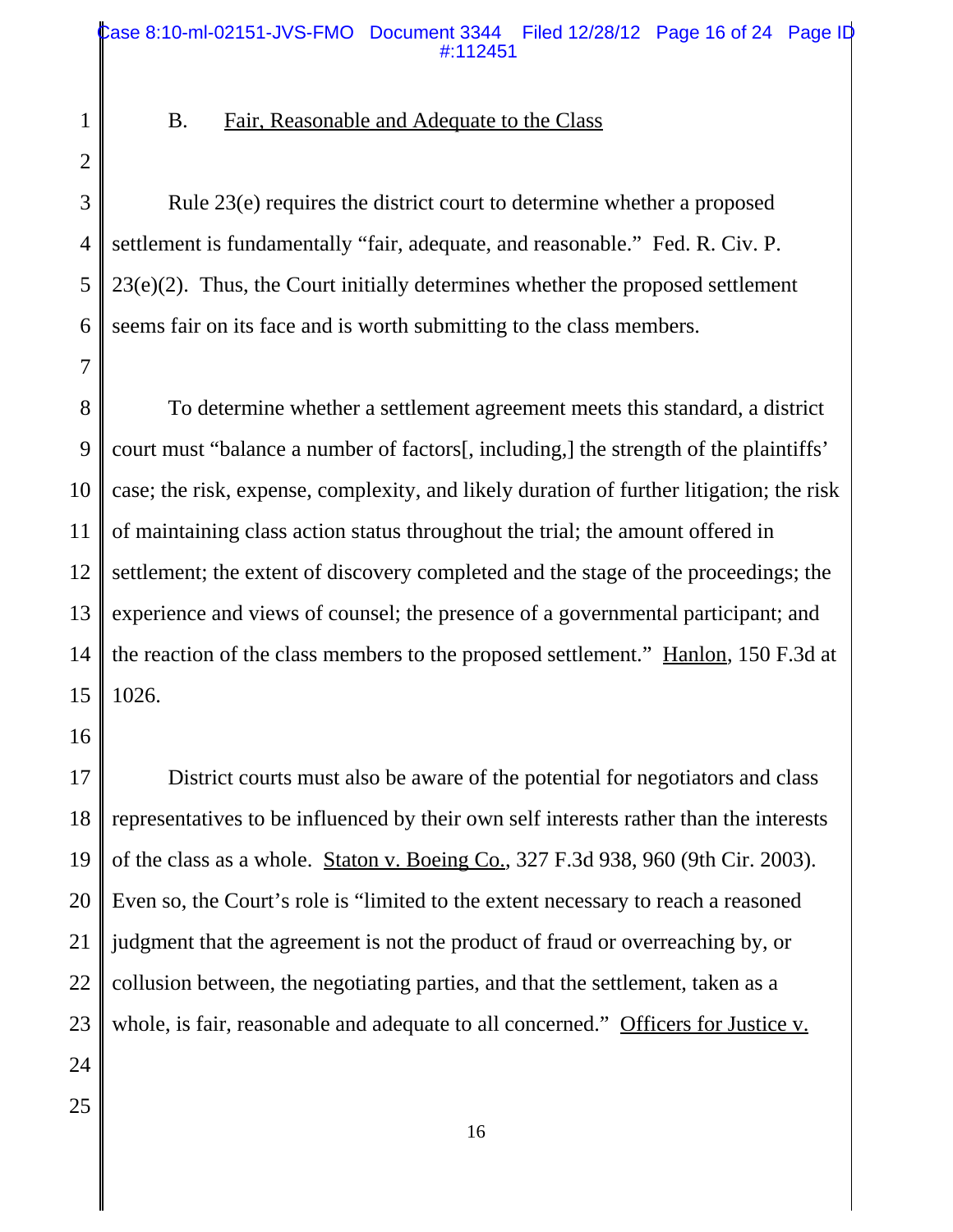#### Case 8:10-ml-02151-JVS-FMO Document 3344 Filed 12/28/12 Page 17 of 24 Page ID #:112452

1 2 Civil Serv. Comm'n of City & County of San Francisco, 688 F.2d 615, 625 (9th Cir. 1982).

3

4 5 6 7 8 9 10 11 12 13 14 After reviewing the Settlement Agreement and supporting Exhibits, the Court finds that the terms compare favorably to the uncertainties associated with further litigation. See Nat'l Rural Telecomm. Coop. v. DirectTV, Inc., 221 F.R.D. 523, 526 (C.D. Cal. 2004). The Court has made significant legal rulings on, among other things, Plaintiffs' constitutional standing in the absence of sustaining a SUA event.<sup>10</sup> the viability of certain state-law theories of recovery in the absence of a manifestation, and numerous state common-law and statutory theories. (E.g., Docket Nos. 1478, 1623 & 2496.) Some of these rulings have been favorable to Plaintiffs, some have been favorable to Toyota. Were the parties to proceed to a fully litigated result, virtually any outcome would face the risk of uncertainty upon appellate review of these rulings.

15

16

17 18 19 20 "In most situations, unless the settlement is clearly inadequate, its acceptance and approval are preferable to lengthy and expensive litigation with uncertain results." Nat'l Rural Telecomm., 221 F.R.D. at 526 (internal quotation marks and citations omitted). Thus, settlement will likely serve the interests of the class members better than litigation.

23 24  $10$  This issue is currently subject to review on the Court's certification of the question to the Ninth Circuit for interlocutory appeal pursuant to 28 U.S.C. § 1292(b). (See Docket No. 1623.)

25

21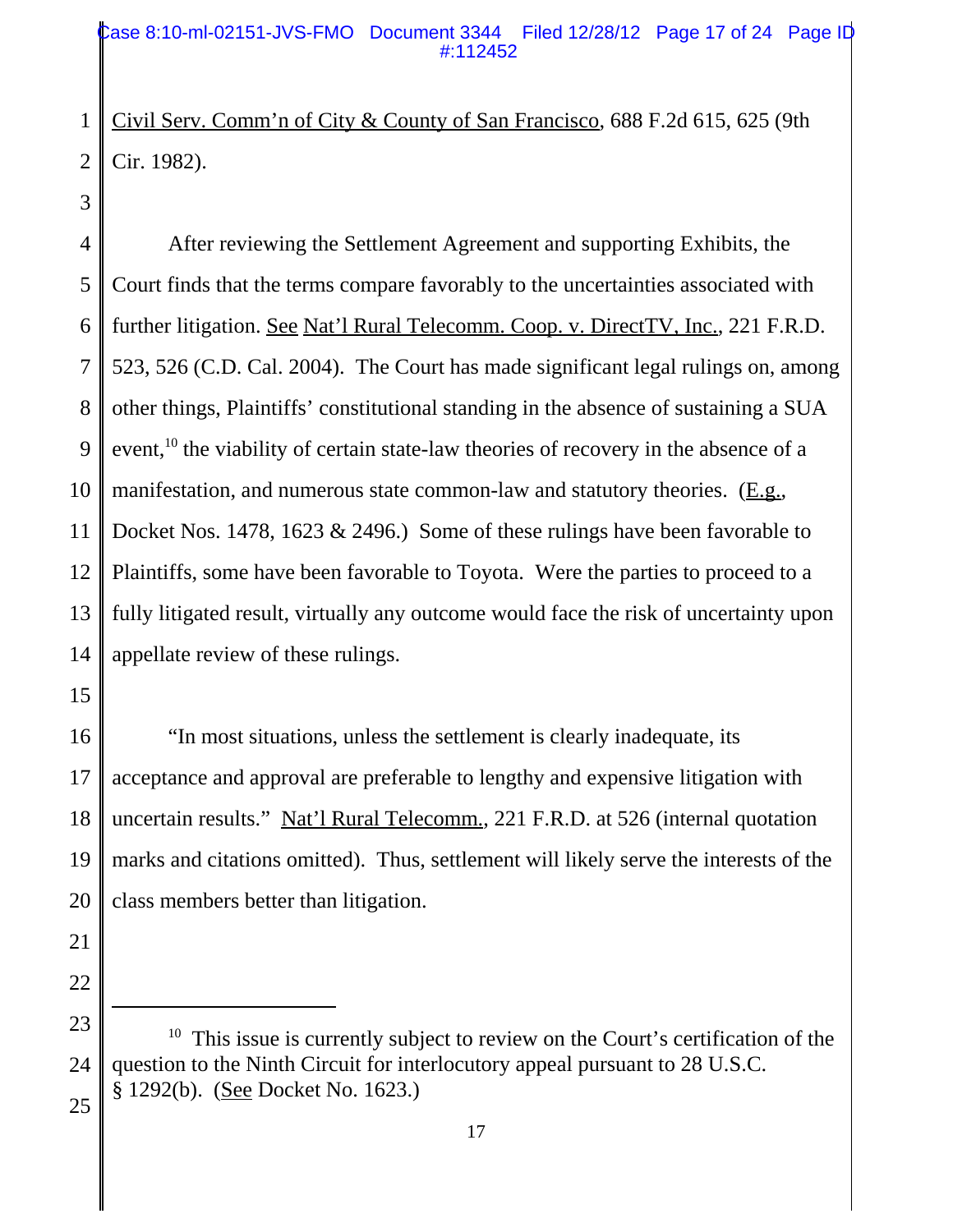#### Case 8:10-ml-02151-JVS-FMO Document 3344 Filed 12/28/12 Page 18 of 24 Page ID #:112453

1 2 Accordingly, the Court concludes preliminarily that the proposed Settlement is fair, reasonable, and adequate.

4 5 6 7 8 9 As part of the Motion for Final Approval of the settlement, Plaintiffs are directed to submit a reasoned estimate of liability assuming that Plaintiffs prevailed on all their claims. The Court recognizes that any such estimate may contain subjective, or even somewhat speculative, components, but nevertheless the Court concludes that such a benchmark will assist the Court is making a final assessment whether the Settlement is fair, reasonable and adequate.

10

3

11

#### C. Adequate Notice

12

13 14 15 16 17 18 Adequate notice is critical to court approval of a class action settlement. Hanlon, 150 F.3d at 1025; see Fed. R. Civ. P. 23(e)(1)(B). For any class certified under Rule  $23(b)(3)$ , the court must direct to class members the best notice that is practicable under the circumstances, including individual notice to all members who can be identified through reasonable effort. Fed. R. Civ. P. 23(c)(2)(B). The notice must clearly and concisely state in plain, easily understood language:

- 19 20 21 22
- (i) the nature of the action;
- (ii) the definition of the class certified;
- (iii) the class claims, issues, or defenses;

25

23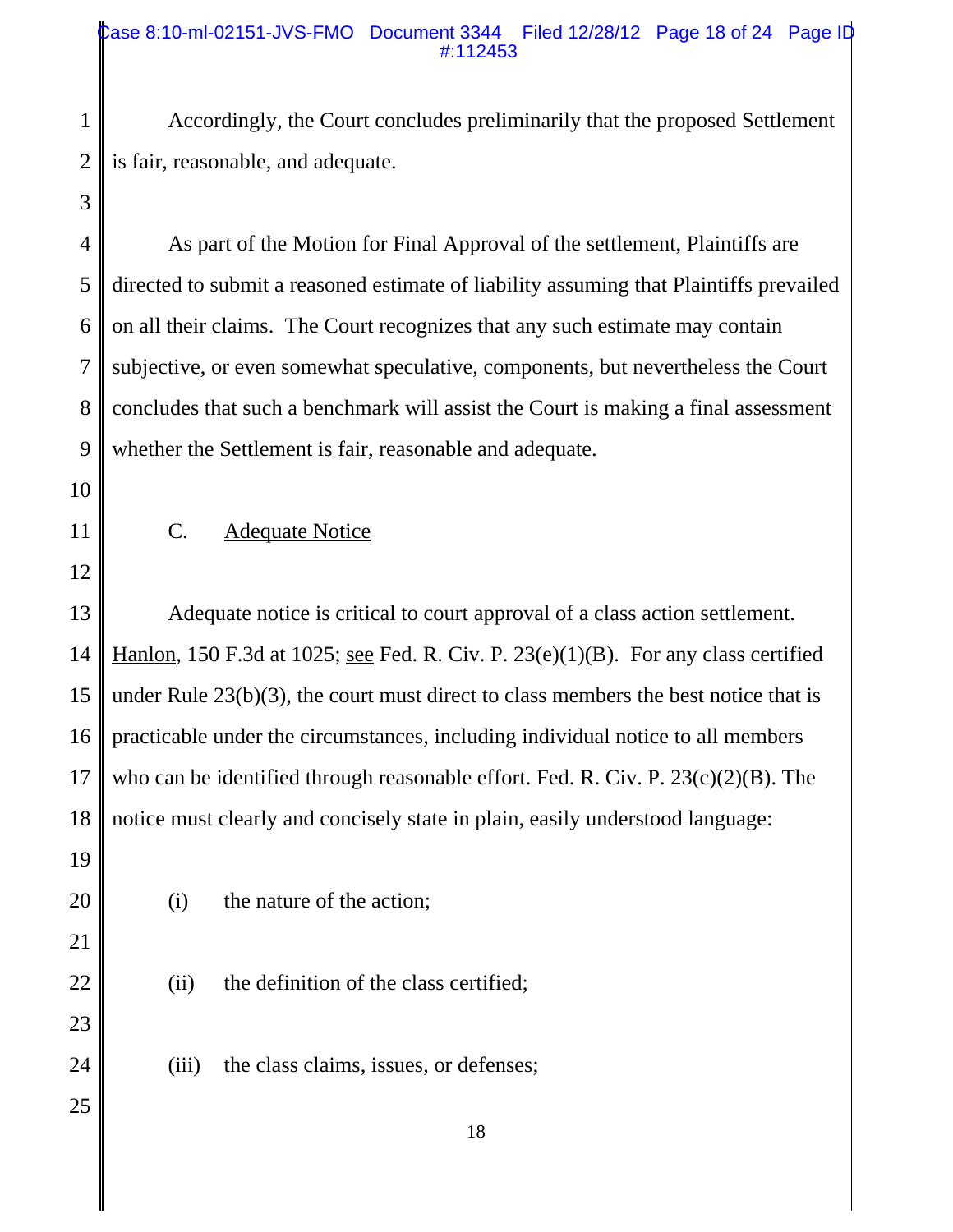| that a class member may enter an appearance through an attorney if<br>$\mathbf 1$<br>(iv)<br>the member so desires;<br>$\overline{2}$<br>3<br>that the court will exclude from the class any member who requests<br>$\overline{4}$<br>(v)<br>exclusion;<br>5<br>6<br>7<br>the time and manner for requesting exclusion; and<br>(vi)<br>8<br>9<br>the binding effect of a class judgment on members under Rule<br>(vii)<br>10<br>$23(c)(3)$ .<br>11<br>12<br>Id.<br>13<br>14<br>To be sure, providing adequate notice to a settlement class with more than<br>16 million members is a Herculean task. Nevertheless, on the current record, the<br>15<br>Court concludes that the parties have presented a plan and allocated the resources<br>16<br>necessary to accomplish this task.<br>17<br>18<br>19<br>The parties propose multiple methods of providing notice. First, aided by a<br>pre-existing database, the Settlement Administrator designated by the parties will<br>20<br>send by first class mail to each identified class member one of two Short Form<br>21<br>Notices. (§ III(B), Exs. 12-13.) Second, a Summary Settlement Notice will be<br>22<br>published in a number of newspapers, magazines, and/or other media. (§ III(C),<br>23<br>Ex. 8.) Anticipated paid media placements are extensive, and summarized in the<br>24 |    |  | Case 8:10-ml-02151-JVS-FMO Document 3344 Filed 12/28/12 Page 19 of 24 Page ID<br>#:112454 |  |  |
|--------------------------------------------------------------------------------------------------------------------------------------------------------------------------------------------------------------------------------------------------------------------------------------------------------------------------------------------------------------------------------------------------------------------------------------------------------------------------------------------------------------------------------------------------------------------------------------------------------------------------------------------------------------------------------------------------------------------------------------------------------------------------------------------------------------------------------------------------------------------------------------------------------------------------------------------------------------------------------------------------------------------------------------------------------------------------------------------------------------------------------------------------------------------------------------------------------------------------------------------------------------------------------------------------------------------------------------------------|----|--|-------------------------------------------------------------------------------------------|--|--|
|                                                                                                                                                                                                                                                                                                                                                                                                                                                                                                                                                                                                                                                                                                                                                                                                                                                                                                                                                                                                                                                                                                                                                                                                                                                                                                                                                  |    |  |                                                                                           |  |  |
|                                                                                                                                                                                                                                                                                                                                                                                                                                                                                                                                                                                                                                                                                                                                                                                                                                                                                                                                                                                                                                                                                                                                                                                                                                                                                                                                                  |    |  |                                                                                           |  |  |
|                                                                                                                                                                                                                                                                                                                                                                                                                                                                                                                                                                                                                                                                                                                                                                                                                                                                                                                                                                                                                                                                                                                                                                                                                                                                                                                                                  |    |  |                                                                                           |  |  |
|                                                                                                                                                                                                                                                                                                                                                                                                                                                                                                                                                                                                                                                                                                                                                                                                                                                                                                                                                                                                                                                                                                                                                                                                                                                                                                                                                  |    |  |                                                                                           |  |  |
|                                                                                                                                                                                                                                                                                                                                                                                                                                                                                                                                                                                                                                                                                                                                                                                                                                                                                                                                                                                                                                                                                                                                                                                                                                                                                                                                                  |    |  |                                                                                           |  |  |
|                                                                                                                                                                                                                                                                                                                                                                                                                                                                                                                                                                                                                                                                                                                                                                                                                                                                                                                                                                                                                                                                                                                                                                                                                                                                                                                                                  |    |  |                                                                                           |  |  |
|                                                                                                                                                                                                                                                                                                                                                                                                                                                                                                                                                                                                                                                                                                                                                                                                                                                                                                                                                                                                                                                                                                                                                                                                                                                                                                                                                  |    |  |                                                                                           |  |  |
|                                                                                                                                                                                                                                                                                                                                                                                                                                                                                                                                                                                                                                                                                                                                                                                                                                                                                                                                                                                                                                                                                                                                                                                                                                                                                                                                                  |    |  |                                                                                           |  |  |
|                                                                                                                                                                                                                                                                                                                                                                                                                                                                                                                                                                                                                                                                                                                                                                                                                                                                                                                                                                                                                                                                                                                                                                                                                                                                                                                                                  |    |  |                                                                                           |  |  |
|                                                                                                                                                                                                                                                                                                                                                                                                                                                                                                                                                                                                                                                                                                                                                                                                                                                                                                                                                                                                                                                                                                                                                                                                                                                                                                                                                  |    |  |                                                                                           |  |  |
|                                                                                                                                                                                                                                                                                                                                                                                                                                                                                                                                                                                                                                                                                                                                                                                                                                                                                                                                                                                                                                                                                                                                                                                                                                                                                                                                                  |    |  |                                                                                           |  |  |
|                                                                                                                                                                                                                                                                                                                                                                                                                                                                                                                                                                                                                                                                                                                                                                                                                                                                                                                                                                                                                                                                                                                                                                                                                                                                                                                                                  |    |  |                                                                                           |  |  |
|                                                                                                                                                                                                                                                                                                                                                                                                                                                                                                                                                                                                                                                                                                                                                                                                                                                                                                                                                                                                                                                                                                                                                                                                                                                                                                                                                  |    |  |                                                                                           |  |  |
|                                                                                                                                                                                                                                                                                                                                                                                                                                                                                                                                                                                                                                                                                                                                                                                                                                                                                                                                                                                                                                                                                                                                                                                                                                                                                                                                                  |    |  |                                                                                           |  |  |
|                                                                                                                                                                                                                                                                                                                                                                                                                                                                                                                                                                                                                                                                                                                                                                                                                                                                                                                                                                                                                                                                                                                                                                                                                                                                                                                                                  |    |  |                                                                                           |  |  |
|                                                                                                                                                                                                                                                                                                                                                                                                                                                                                                                                                                                                                                                                                                                                                                                                                                                                                                                                                                                                                                                                                                                                                                                                                                                                                                                                                  |    |  |                                                                                           |  |  |
|                                                                                                                                                                                                                                                                                                                                                                                                                                                                                                                                                                                                                                                                                                                                                                                                                                                                                                                                                                                                                                                                                                                                                                                                                                                                                                                                                  |    |  |                                                                                           |  |  |
|                                                                                                                                                                                                                                                                                                                                                                                                                                                                                                                                                                                                                                                                                                                                                                                                                                                                                                                                                                                                                                                                                                                                                                                                                                                                                                                                                  |    |  |                                                                                           |  |  |
|                                                                                                                                                                                                                                                                                                                                                                                                                                                                                                                                                                                                                                                                                                                                                                                                                                                                                                                                                                                                                                                                                                                                                                                                                                                                                                                                                  |    |  |                                                                                           |  |  |
|                                                                                                                                                                                                                                                                                                                                                                                                                                                                                                                                                                                                                                                                                                                                                                                                                                                                                                                                                                                                                                                                                                                                                                                                                                                                                                                                                  |    |  |                                                                                           |  |  |
|                                                                                                                                                                                                                                                                                                                                                                                                                                                                                                                                                                                                                                                                                                                                                                                                                                                                                                                                                                                                                                                                                                                                                                                                                                                                                                                                                  |    |  |                                                                                           |  |  |
|                                                                                                                                                                                                                                                                                                                                                                                                                                                                                                                                                                                                                                                                                                                                                                                                                                                                                                                                                                                                                                                                                                                                                                                                                                                                                                                                                  |    |  |                                                                                           |  |  |
|                                                                                                                                                                                                                                                                                                                                                                                                                                                                                                                                                                                                                                                                                                                                                                                                                                                                                                                                                                                                                                                                                                                                                                                                                                                                                                                                                  |    |  |                                                                                           |  |  |
|                                                                                                                                                                                                                                                                                                                                                                                                                                                                                                                                                                                                                                                                                                                                                                                                                                                                                                                                                                                                                                                                                                                                                                                                                                                                                                                                                  |    |  |                                                                                           |  |  |
| 19                                                                                                                                                                                                                                                                                                                                                                                                                                                                                                                                                                                                                                                                                                                                                                                                                                                                                                                                                                                                                                                                                                                                                                                                                                                                                                                                               | 25 |  |                                                                                           |  |  |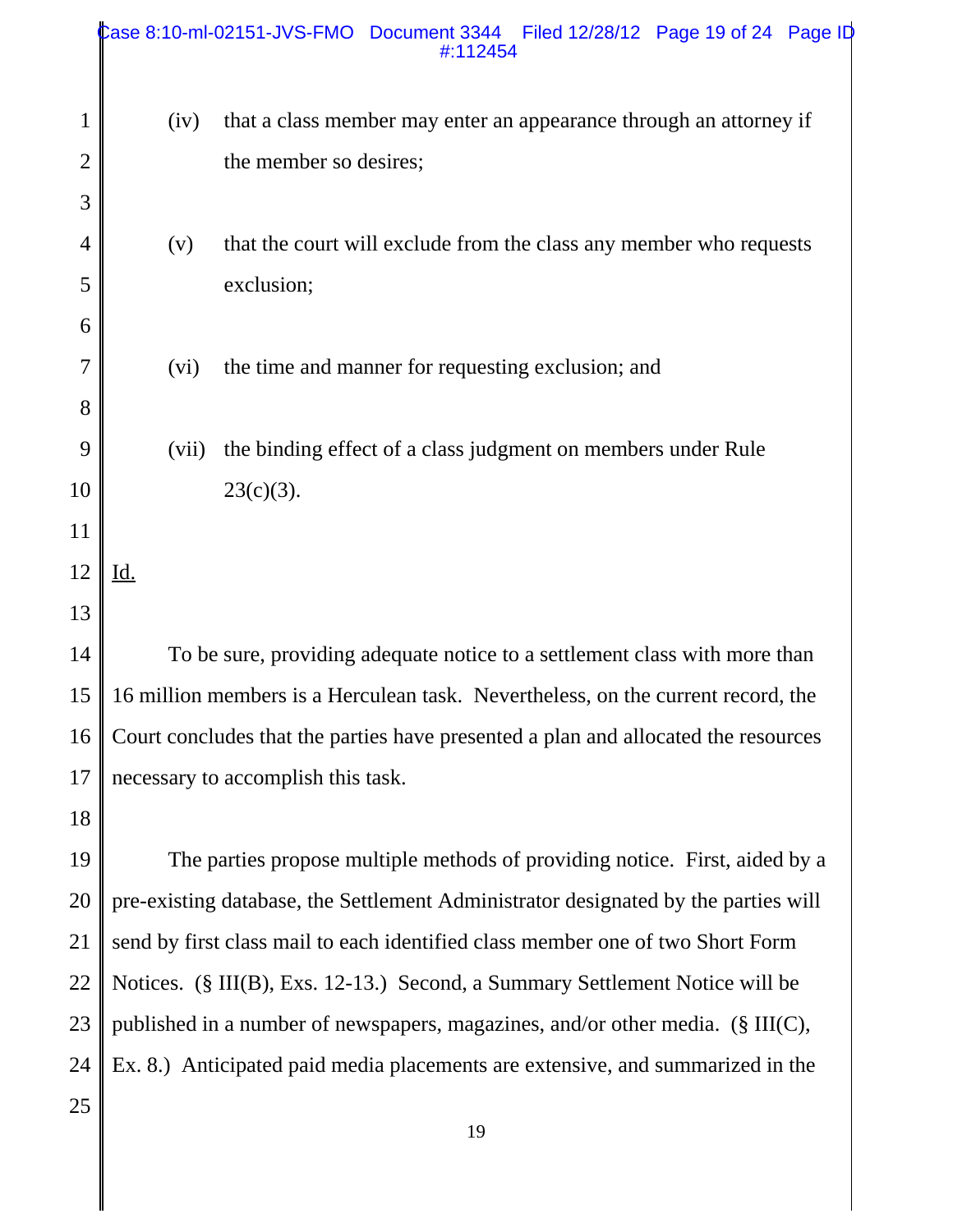#### Case 8:10-ml-02151-JVS-FMO Document 3344 Filed 12/28/12 Page 20 of 24 Page ID #:112455

1 2 3 4 5 6 7 8 9 Kinsella Declaration.<sup>11</sup> (Ex. 9  $\P$  16.) Third, a Long Form Notice will be made available (via download of documents in .pdf format) from a website established by the Settlement Administrator to inform class members of the terms of the proposed settlement, their rights, and important deadlines.<sup>12</sup> (§§ III(D)-(E), Ex. 4.) The Long Form Notice provides information on the terms of the Settlement, the class members' opt-out rights and how to exercise them, the class members' rights to object to the proposed settlement and how to exercise them, the requests for incentive awards to named class representatives, and the requests for attorney fees and expenses.  $(\S \Pi(E)(1), Ex. 4.)$ 

10

16

11 12 13 14 15 The Court has reviewed the parties' Proposed Notices and finds these notices clearly and concisely state the required information. The Court concludes that the parties' proposal that includes multiple methods of providing class settlement notice is designed to and can be implemented in a manner to provide actual notice to the overwhelming majority of class members. Mailed Short Form

<sup>17</sup> 18 Similar notifications appearing on internet banners are expected to reach over 313 million views over a five-week period. (Kinsella Decl. ¶ 19.)

<sup>19</sup> 20 21 22 23  $12$  Claim Forms will also be made available in the same manner. (§ III(E)(2), Exs. 2-3.) It is not entirely clear from the Settlement Agreement that Claims Forms will be provided by mail to class members upon request, but a close examination of the relevant documents suggest the parties so intend. The Settlement Agreement requires that the Long Form Notice be mailed to any class member who so requests in writing or by telephone. ( $\S$  III(E)(3).) The Long Form Notice, in turn, identifies Claim Forms as its Appendices B-C. (Ex. 4 at 18.)

<sup>24</sup> 25 Nevertheless, in the event provision of Claim Forms by mail upon written or telephone request is not what the parties intend, the Court orders that Claim Forms must be provided in this manner.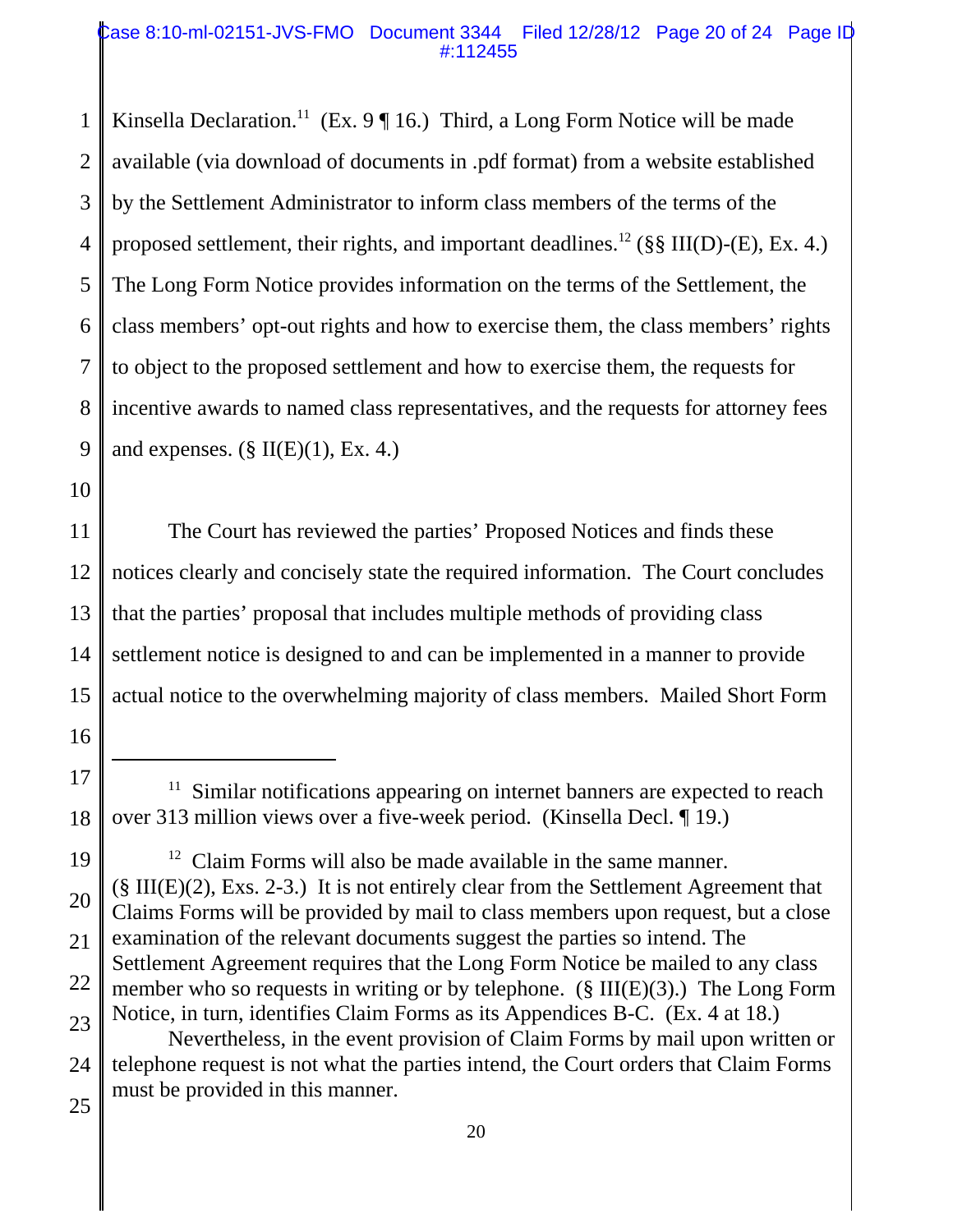#### Case 8:10-ml-02151-JVS-FMO Document 3344 Filed 12/28/12 Page 21 of 24 Page ID #:112456

1 2 3 4 Notices, coupled with a widely published Summary Settlement Notice, and establishment of a website to further disseminate settlement information will reach millions of class members as well as can be reasonably expected in these circumstances.13

5

7

6 8 Therefore, the Court finds the notice plan is adequate and will direct notice be provided in accordance with the parties' Settlement Agreement and supporting Exhibits.

9

10

### D. Class Representative Incentive Awards

11

12 13 14 15 Plaintiffs will seek approval of incentive awards to Class Representatives, to be paid by Toyota. (§ VII(E).) Plaintiffs will seeks incentive awards of up to \$100 per hour for each Class Representative's time, subject to a \$2,000 minimum award. (Id.)

16

17 18 Such awards are typically made. As the Ninth Circuit observed in Rodriguez v. West Publishing Corp., 563 F.3d 948 (9th Cir. 2009):

20

19

<sup>22</sup> 23 24 25 <sup>13</sup> Notice need not actually reach every single class member; instead, the notice need only be "'reasonably calculated, under all the circumstances, to apprise interested parties of the pendency of the action and afford them an opportunity to present their objections.'" Silber v. Mabon, 18 F.3d 1449, 1454 (9th Cir. 1994) (quoting Mullane v. Central Hanover Bank & Trust Co., 339 U.S. 306, 314  $(1950)$ ).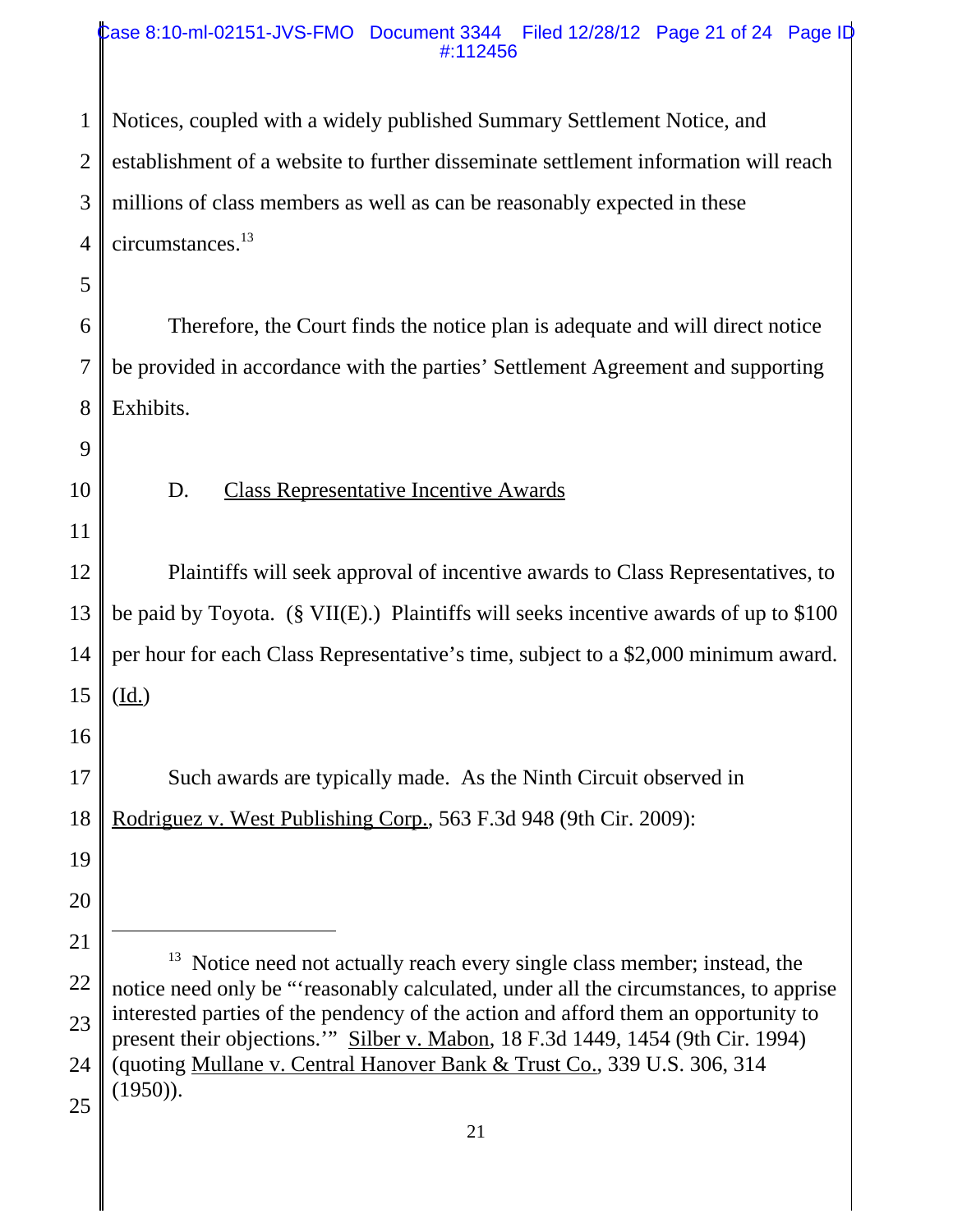#### Case 8:10-ml-02151-JVS-FMO Document 3344 Filed 12/28/12 Page 22 of 24 Page ID #:112457

1 2 3 4 5 6 7 8 9 10 11 12 13 14 15 16 17 18 19 20 21 22 23 24 25 22 [i]ncentive *awards* are fairly typical in class action cases. . .[,] are discretionary, and are intended to compensate class representatives for work done on behalf of the class, to make up for financial or reputational risk undertaken in bringing the action, and, sometimes, to recognize their willingness to act as a private attorney general. Id. at 958-59 (emphasis in original) (citations omitted). E. Attorney Fees and Costs The Court may also award reasonable attorney fees. Here, the parties negotiated the amount of attorney fees after agreeing to the other principal terms of the proposed settlement. (§ VII(A).) Payment of \$200 million in attorney fees will be made with funds that are separate and apart from the Qualified Settlement Fund. (Id.) An additional payment will be made to Plaintiffs' counsel for expenses, up to \$27 million.  $(\underline{Id.})$ In the Ninth Circuit, "25% of the common fund as a benchmark award for attorney fees." Hanlon, 150 F.3d at 1029. Generally, this benchmark award is "adjusted, or replaced by a lodestar calculation, when special circumstances indicate that the percentage recovery would be either too small or too large in light of the hours devoted to the case or other relevant factors." Six (6) Mexican Workers v. Ariz. Citrus Growers, 904 F.2d 1301, 1311 (9th Cir. 1990).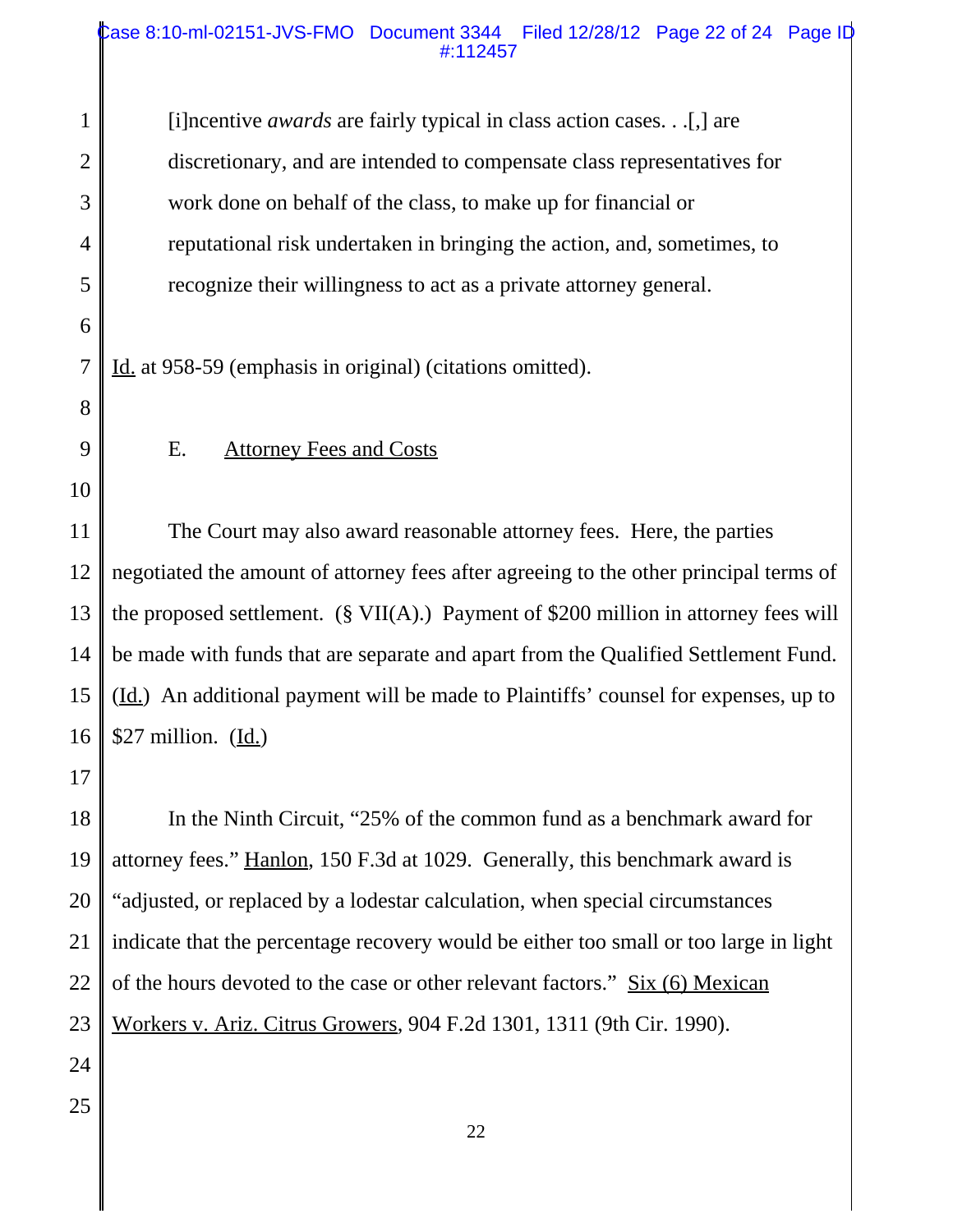#### Case 8:10-ml-02151-JVS-FMO Document 3344 Filed 12/28/12 Page 23 of 24 Page ID #:112458

| $\mathbf{1}$   | Here, cash payments total \$500 million. Other elements of the proposed                                                                                                     |  |
|----------------|-----------------------------------------------------------------------------------------------------------------------------------------------------------------------------|--|
| $\overline{2}$ | settlement, including BOS installation on BOS Eligible Vehicles (valued at \$406)                                                                                           |  |
| 3              | million), establishment of the Customer Support Program (valued at \$200 million)                                                                                           |  |
| $\overline{4}$ | and the Automobile Safety Research and Education Fund (\$30 million) bring the                                                                                              |  |
| 5              | value provided to the class members by the proposed settlement to over \$1.1                                                                                                |  |
| 6              | billion. <sup>14</sup> On this estimate, the amount of fees sought by Plaintiffs' counsel falls                                                                             |  |
| $\overline{7}$ | well within the 25% benchmark, and the Court preliminarily approves it.                                                                                                     |  |
| 8              |                                                                                                                                                                             |  |
| 9              | As part of the Final Approval process, Plaintiffs' counsel shall submit a                                                                                                   |  |
| 10             | lodestar calculation for purposes of comparison and validation.                                                                                                             |  |
| 11             |                                                                                                                                                                             |  |
| 12             |                                                                                                                                                                             |  |
| 13             | <b>Scheduling</b><br>IV.                                                                                                                                                    |  |
| 14             |                                                                                                                                                                             |  |
| 15             | In consideration of the parties' proposal, the Court adopts the schedule set                                                                                                |  |
| 16             | forth in the concurrently filed Order Granting Preliminary Approval of Class                                                                                                |  |
| 17             | Settlement.                                                                                                                                                                 |  |
| 18             |                                                                                                                                                                             |  |
| 19             |                                                                                                                                                                             |  |
| 20             |                                                                                                                                                                             |  |
| 21             |                                                                                                                                                                             |  |
| 22             | Indeed, if one added the value of the requested fees to the value of the<br>Settlement to approximate the equivalent of a total common fund, a \$200 million                |  |
| 23             | fee request would be on the order of 15 percent $(\$200$ million / $\$1.1$ billion + $\$200$<br>million) = 15.38 percent). Accord, Arizona Citrus Growers, 904 F.2d at 1311 |  |
| 24             | (upholding attorney fee award expressed as 25 percent of the total fund for                                                                                                 |  |
| 25             | settlement).                                                                                                                                                                |  |